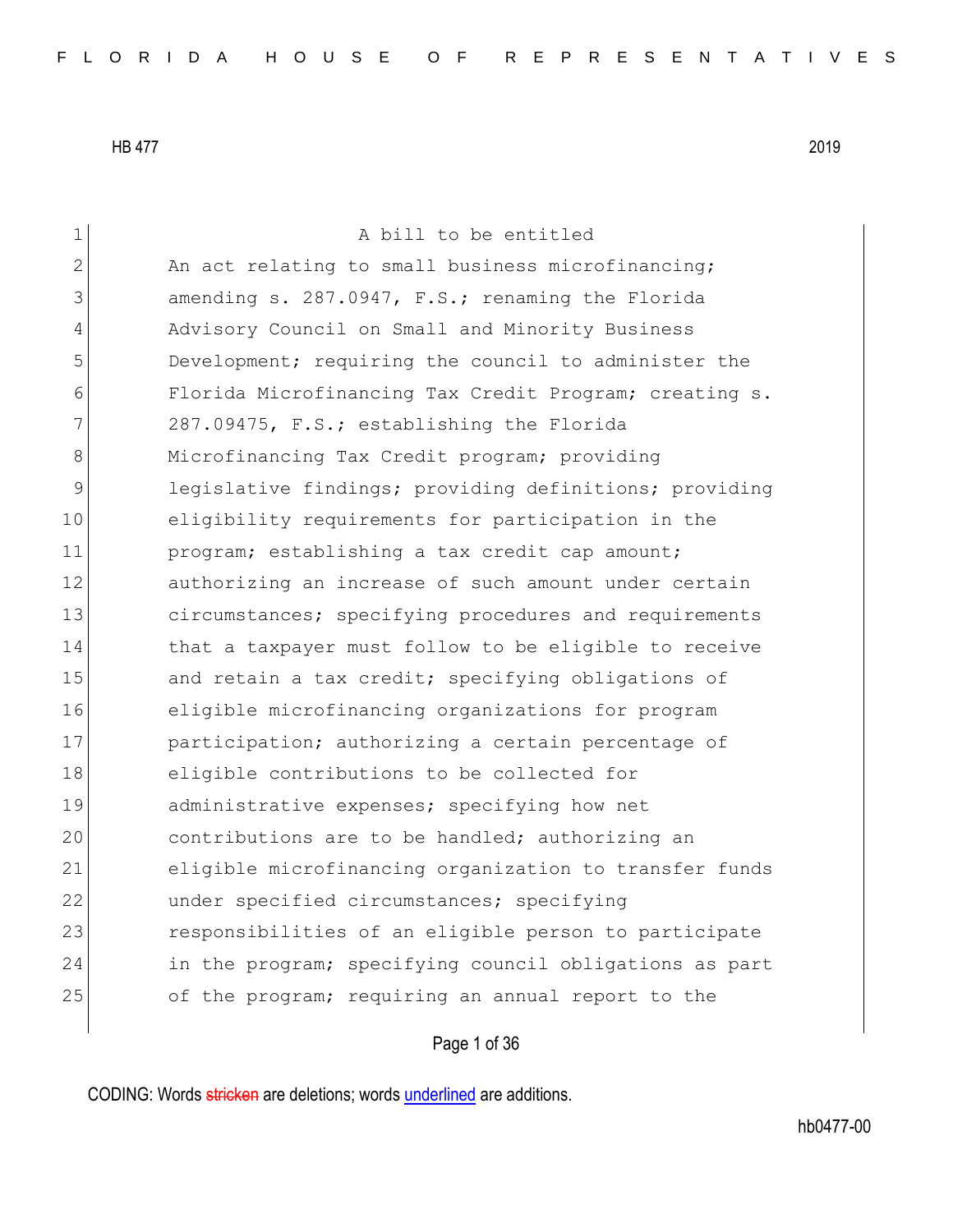26 Department of Management Services providing program 27 parameters; requiring quarterly reports by an eligible 28 microfinancing organizations; specifying authorized 29 microfinancing amounts; requiring an eligible person 30 to verify specified information regarding opening or 31 expanding a small business to the eligible 32 microfinancing organization; requiring eligible 33 contributions received by an eligible microfinancing 34 organization to be deposited in a specific manner; 35 providing that credit earned remained unaffected if 36 any other tax credit is declared unconstitutional or 37 is invalid; specifying the application requirements 38 for microfinancing organizations to participate in the 39 program; specifying the disposition of remaining funds 40 held by a microfinancing organization that is 41 disapproved for participation in the program; 42 **providing renewal criteria; requiring the Department** 43 of Revenue, the Department of Management Services, and 44 black the council to develop a cooperative agreement to 45 administer the program; authorizing the Department of 46 Revenue and the Department of Management Services with 47 input from the council to adopt certain rules; 48 **creating s. 211.0255, F.S.; providing for a credit** 49 against the oil and gas production tax for program 50 contributions for certain eligible microfinancing

#### Page 2 of 36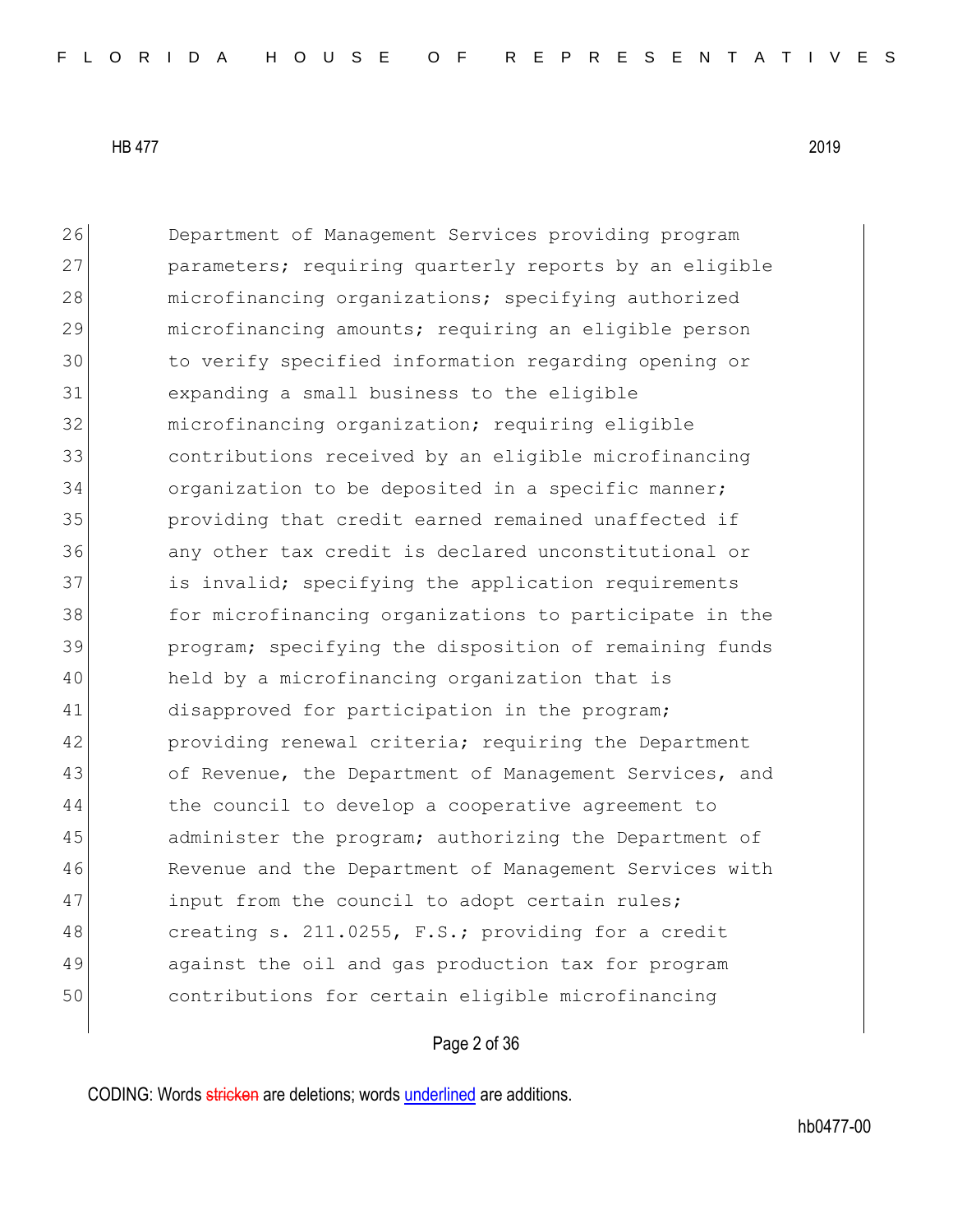51 organizations; requiring the Department of Revenue to 52 disregard certain tax credits for certain purposes; 53 **creating s. 212.1835, F.S.; providing for a credit** 54 against sales and use tax for certain eligible 55 microfinancing organizations; requiring the Department 56 of Revenue to disregard certain tax credits for 57 certain purposes; amending s. 220.13, F.S.; revising 58 the determination of additions to adjusted federal 59 income for certain eligible microfinancing 60 organizations; providing for construction of certain 61 provision; providing for retroactive application; 62 **creating s. 220.1877, F.S.; providing for a credit** 63 against the corporate income tax for certain eligible 64 microfinancing organizations; providing limitations; 65 providing for adjustments; creating s. 561.1215, F.S.; 66 providing for a credit against certain alcoholic 67 beverage taxes for certain eligible microfinancing 68 organizations; requiring the Department of Revenue to 69 disregard certain tax credits for certain purposes; 70 creating s. 624.51057, F.S.; providing for credits 71 against the insurance premium tax for contributions to 72 certain eligible microfinancing organizations; 73 authorizing the Department of Revenue to adopt 74 emergency rules; providing applicability; providing an 75 effective date.

## Page 3 of 36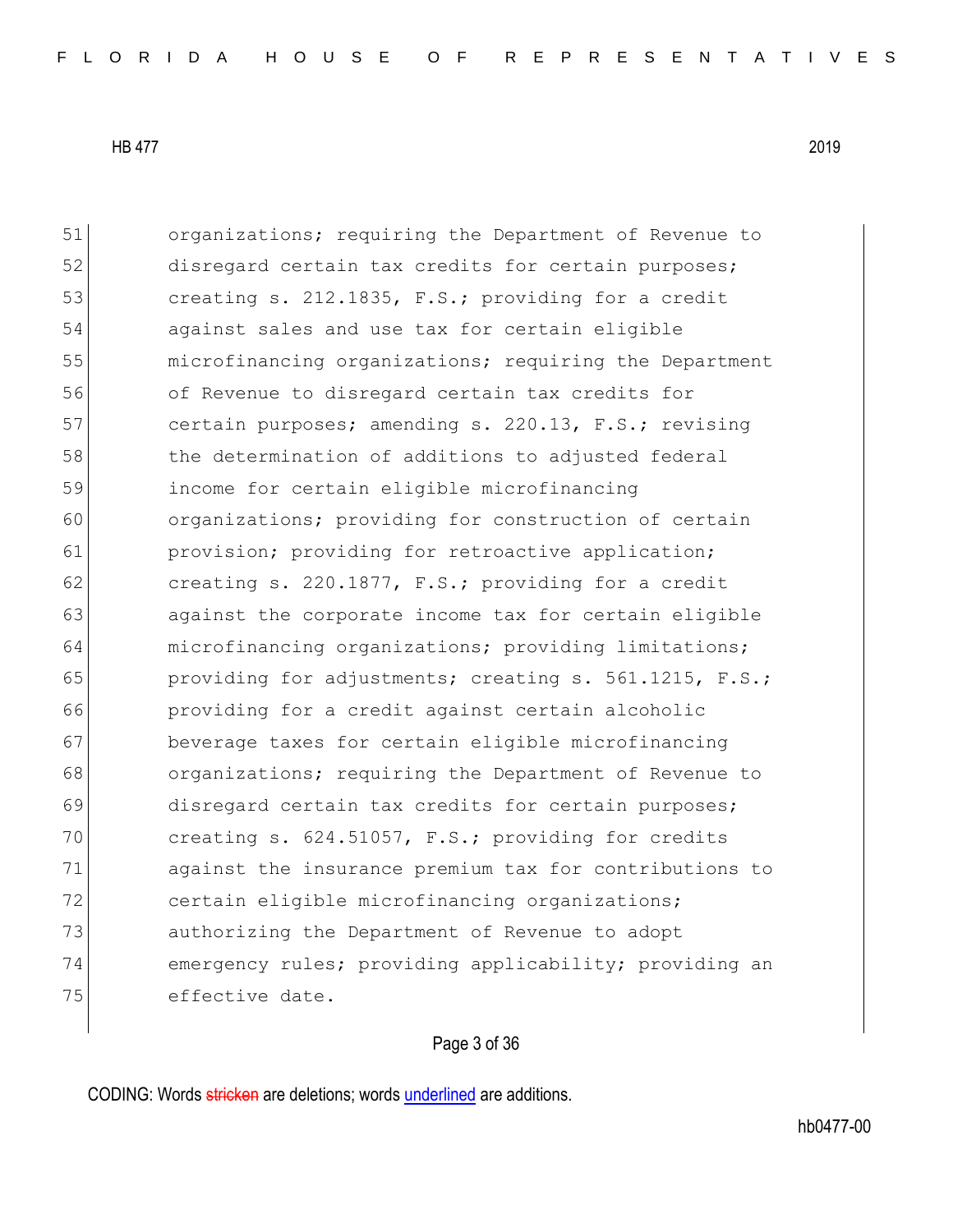76 77 Be It Enacted by the Legislature of the State of Florida: 78 79 Section 1. Section 287.0947, Florida Statutes, is amended 80 to read: 81 287.0947 Florida Advisory Council on Small and Minority 82 Business Development; creation; membership; duties.-83 (1) There is created within the Department of <del>Secretary of</del> 84 Management Services may create the Florida Advisory Council on 85 Small and Minority Business Development with the purpose of 86 advising and assisting the secretary in carrying out the 87 secretary's duties with respect to minority businesses and 88 economic and business development and administering the Florida 89 Microfinancing Tax Credit Program as created in s. 287.09475. It 90 is the intent of the Legislature that the membership of such 91 council include practitioners, laypersons, financiers, and 92 others with business development experience who can provide 93 invaluable insight and expertise for this state in the 94 diversification of its markets and networking of business 95 opportunities. The council shall initially consist of 19 96 persons, each of whom is or has been actively engaged in small 97 and minority business development, either in private industry, 98 in governmental service, or as a scholar of recognized 99 achievement in the study of such matters. Initially, the council 100 shall consist of members representing all regions of the state

Page 4 of 36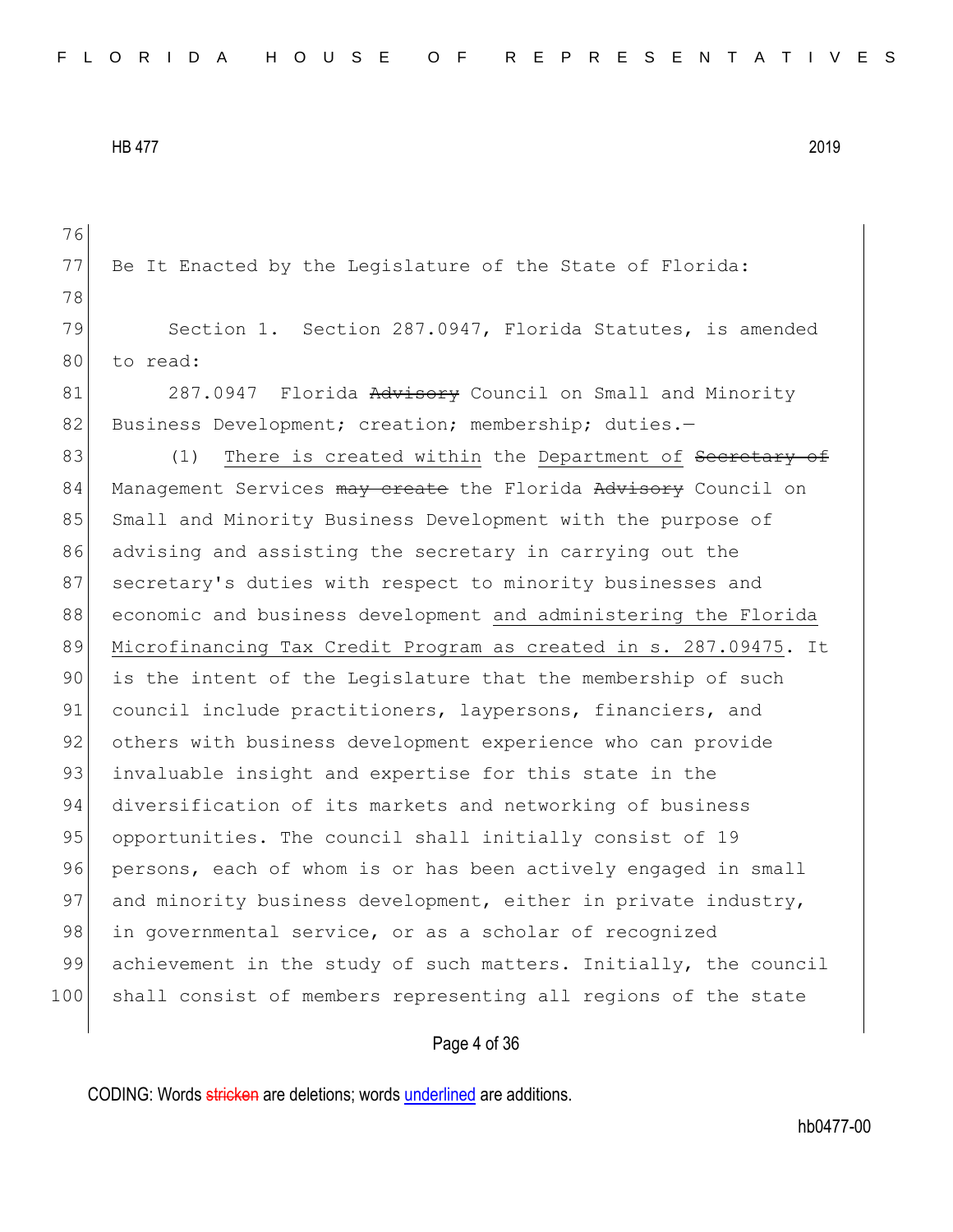101 and shall include at least one member from each group identified 102 within the definition of "minority person" in s. 288.703(4), 103 considering also gender and nationality subgroups, and shall 104 consist of the following:

105 (a) Four members consisting of representatives of local 106 and federal small and minority business assistance programs or 107 community development programs.

108 (b) Eight members composed of representatives of the 109 minority private business sector, including certified minority 110 business enterprises and minority supplier development councils, 111 among whom at least two shall be women and at least four shall 112 be minority persons.

113 (c) Two representatives of local government, one of whom 114 shall be a representative of a large local government, and one 115 of whom shall be a representative of a small local government.

116 (d) Two representatives from the banking and insurance 117 industry.

118 (e) Two members from the private business sector, 119 representing the construction and commodities industries.

120 (f) A member from the board of directors of Enterprise 121 Florida, Inc.

122

123 A candidate for appointment may be considered if eligible to be 124 certified as an owner of a minority business enterprise, or if 125 otherwise qualified under the criteria above. Vacancies may be

## Page 5 of 36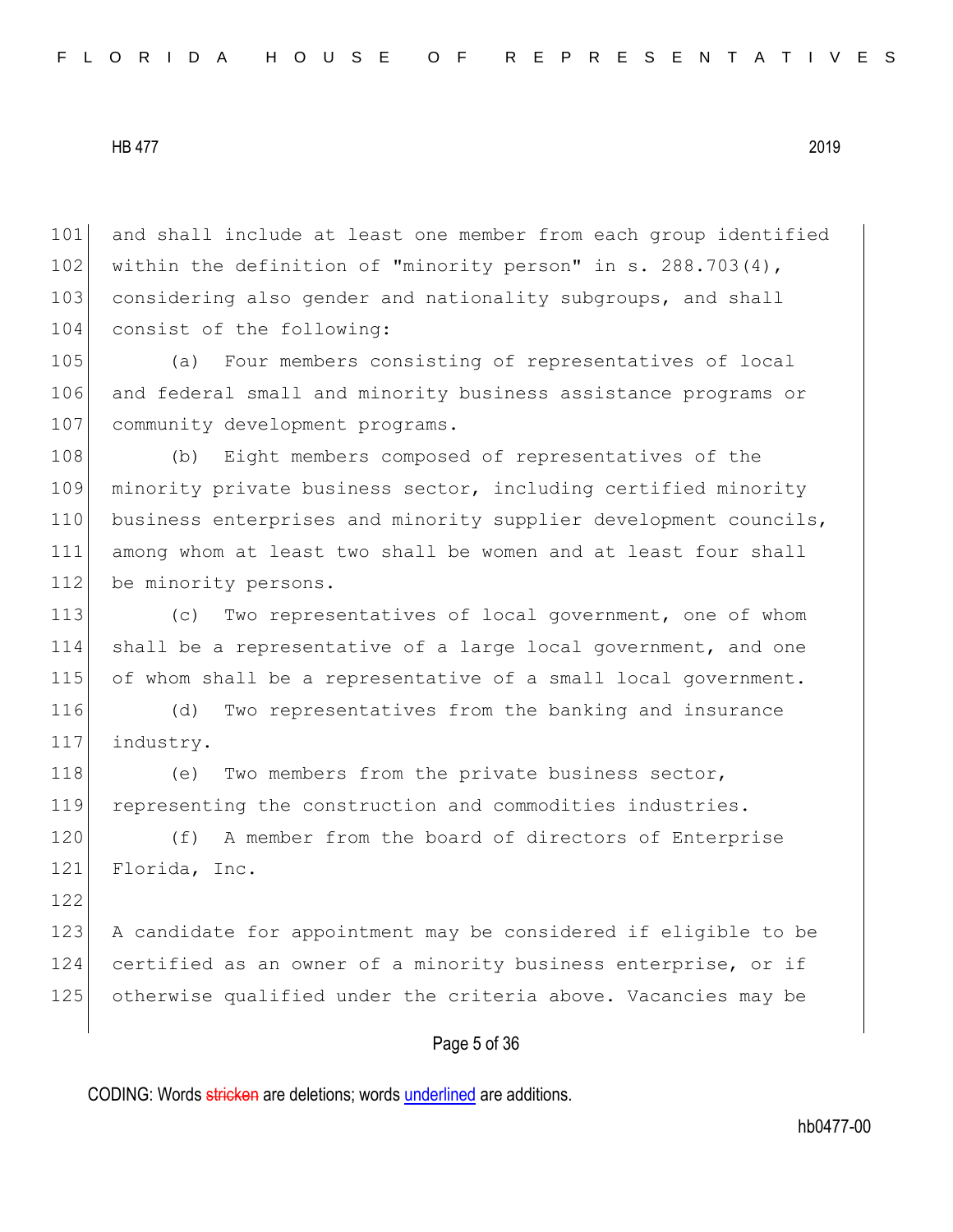126 filled by appointment of the secretary, in the manner of the 127 original appointment.

128 (2) Each appointed member shall serve for a term of 2 129 years from the date of appointment, except that a vacancy shall 130 be filled by appointment for the remainder of the unexpired 131 term. The council shall annually elect a chair and a vice chair. 132 The council shall adopt internal procedures or bylaws necessary 133 for efficient operations. Members of the council shall serve 134 without compensation or honorarium but shall be entitled to per 135 diem and travel expenses pursuant to s. 112.061 for the 136 performance of duties for the council. The executive 137 administrator of the commission may remove a council member for 138 cause.

139 (3) Within 30 days after its initial meeting, the council 140 shall elect from among its members a chair and a vice chair.

141 (4) The council shall meet at the call of its chair, at 142 the request of a majority of its membership, at the request of 143 the commission or its executive administrator, or at such times 144 as may be prescribed by rule, but not less than once a year, to 145 offer its views on issues related to small and minority business 146 development of concern to this state. A majority of the members 147 of the council shall constitute a quorum.

148 (5) The powers and duties of the council include, but are 149 not limited to: researching and reviewing the role of small and 150 minority businesses in the state's economy; reviewing issues and

#### Page 6 of 36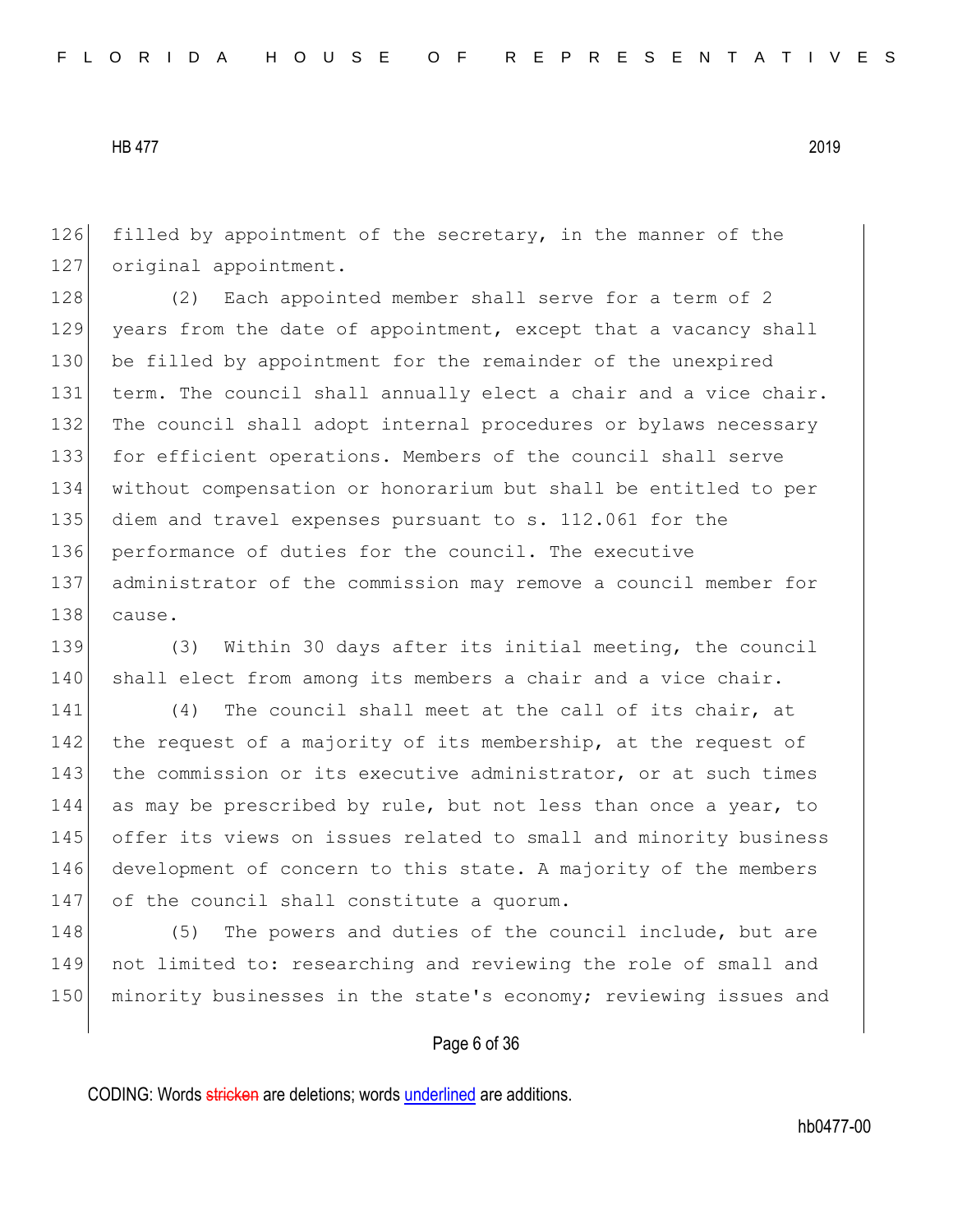151 emerging topics relating to small and minority business economic 152 development; studying the ability of financial markets and 153 institutions to meet small business credit needs and determining 154 the impact of government demands on credit for small businesses; 155 assessing the implementation of s.  $187.201(21)$ , requiring a 156 state economic development comprehensive plan, as it relates to 157 small and minority businesses; assessing the reasonableness and 158 effectiveness of efforts by any state agency or by all state 159 agencies collectively to assist minority business enterprises; 160 and advising the Governor, the secretary, and the Legislature on 161 matters relating to small and minority business development 162 which are of importance to the international strategic planning 163 and activities of this state.

164 (6) In addition to its other duties, the council shall 165 administer the Florida Microfinancing Tax Credit Program 166 established under s. 287.09475.

167 (7) On or before March January 1 of each year, the council 168 shall present an annual report to the secretary that sets forth 169 in appropriate detail the business transacted by the council 170 during the year and any recommendations to the secretary, 171 including those to improve business opportunities for small and 172 minority business enterprises. The report shall include the 173 information set forth in s.  $287.09475(7)(c)$ .

174 Section 2. Section 287.09475, Florida Statutes, is created 175 to read:

## Page 7 of 36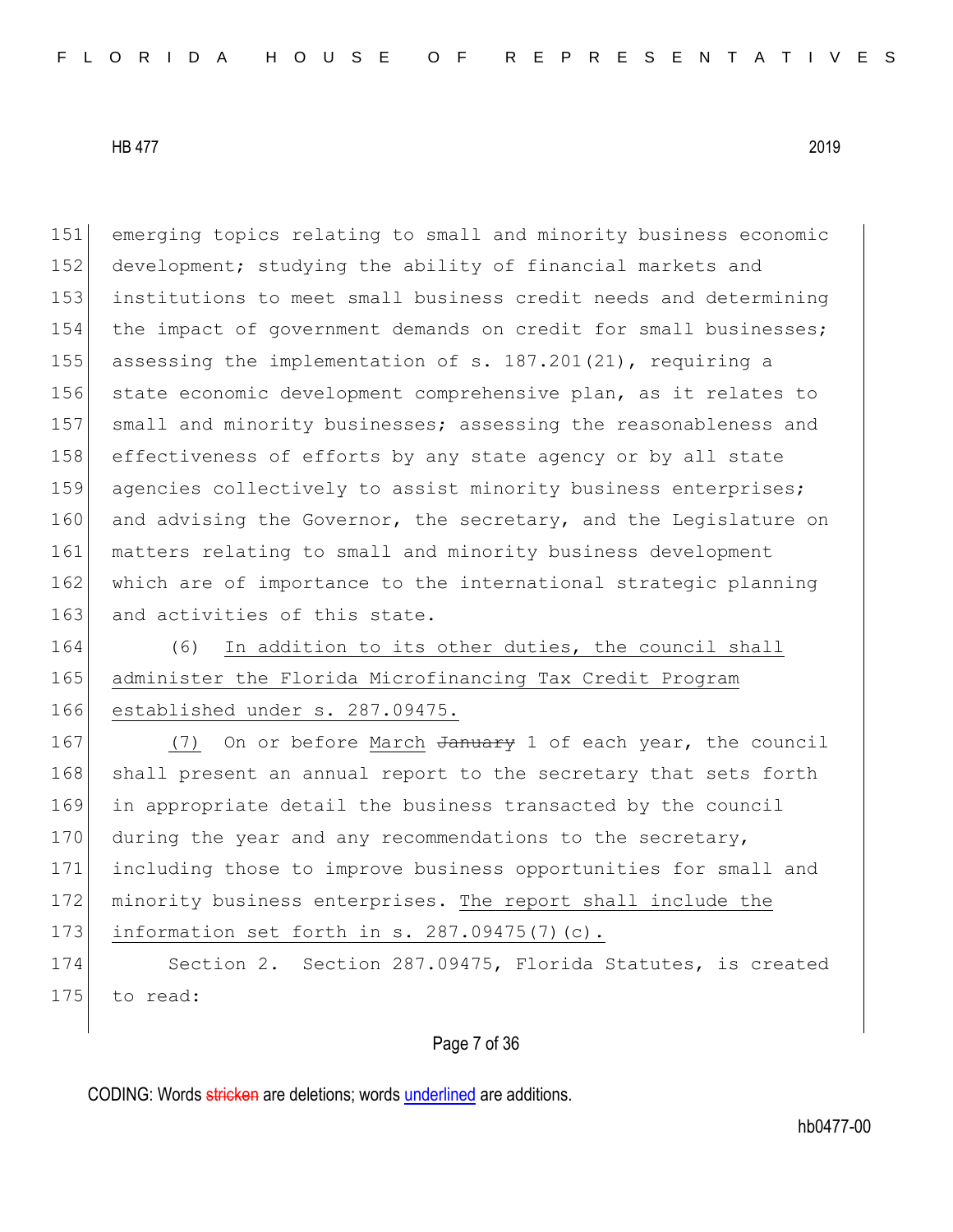|  |  |  |  |  |  |  |  |  |  |  | FLORIDA HOUSE OF REPRESENTATIVES |  |  |  |  |  |  |  |  |  |  |  |  |  |  |  |  |
|--|--|--|--|--|--|--|--|--|--|--|----------------------------------|--|--|--|--|--|--|--|--|--|--|--|--|--|--|--|--|
|--|--|--|--|--|--|--|--|--|--|--|----------------------------------|--|--|--|--|--|--|--|--|--|--|--|--|--|--|--|--|

| 176 | 287.09475 Florida Microfinancing Tax Credit Program.-            |
|-----|------------------------------------------------------------------|
| 177 | FINDINGS AND PURPOSE.-<br>(1)                                    |
| 178 | The Legislature finds that:<br>(a)                               |
| 179 | The Legislature has the inherent power to determine<br>1.        |
| 180 | subjects of taxation for general or particular public purposes.  |
| 181 | Expanding economic opportunities and improving the<br>2.         |
| 182 | ability of minority persons to access capital for the purpose of |
| 183 | opening or expanding small businesses within the state are valid |
| 184 | public purposes that the Legislature may promote using its       |
| 185 | sovereign power to determine subjects of taxation and exemptions |
| 186 | from taxation.                                                   |
| 187 | 3. Expanding economic opportunities to people who have had       |
| 188 | little access to traditional forms of loans and the creation of  |
| 189 | a healthy environment through competition in the marketplace are |
| 190 | critical to improving the business environment in the state and  |
| 191 | to ensuring that all small minority-owned business enterprises   |
| 192 | have the same opportunity to access capital as larger businesses |
| 193 | and to which they are entitled.                                  |
| 194 | The purpose of this section is to:<br>(b)                        |
| 195 | 1. Enable taxpayers to make private, voluntary                   |
| 196 | contributions to the Microfinancing Tax Credit Program in order  |
| 197 | to promote the general welfare.                                  |
| 198 | Provide taxpayers who wish to help minority persons<br>2.        |
| 199 | with limited financial resources and an inability to access      |
| 200 | traditional sources of loans, to exercise their basic right to   |
|     |                                                                  |

Page 8 of 36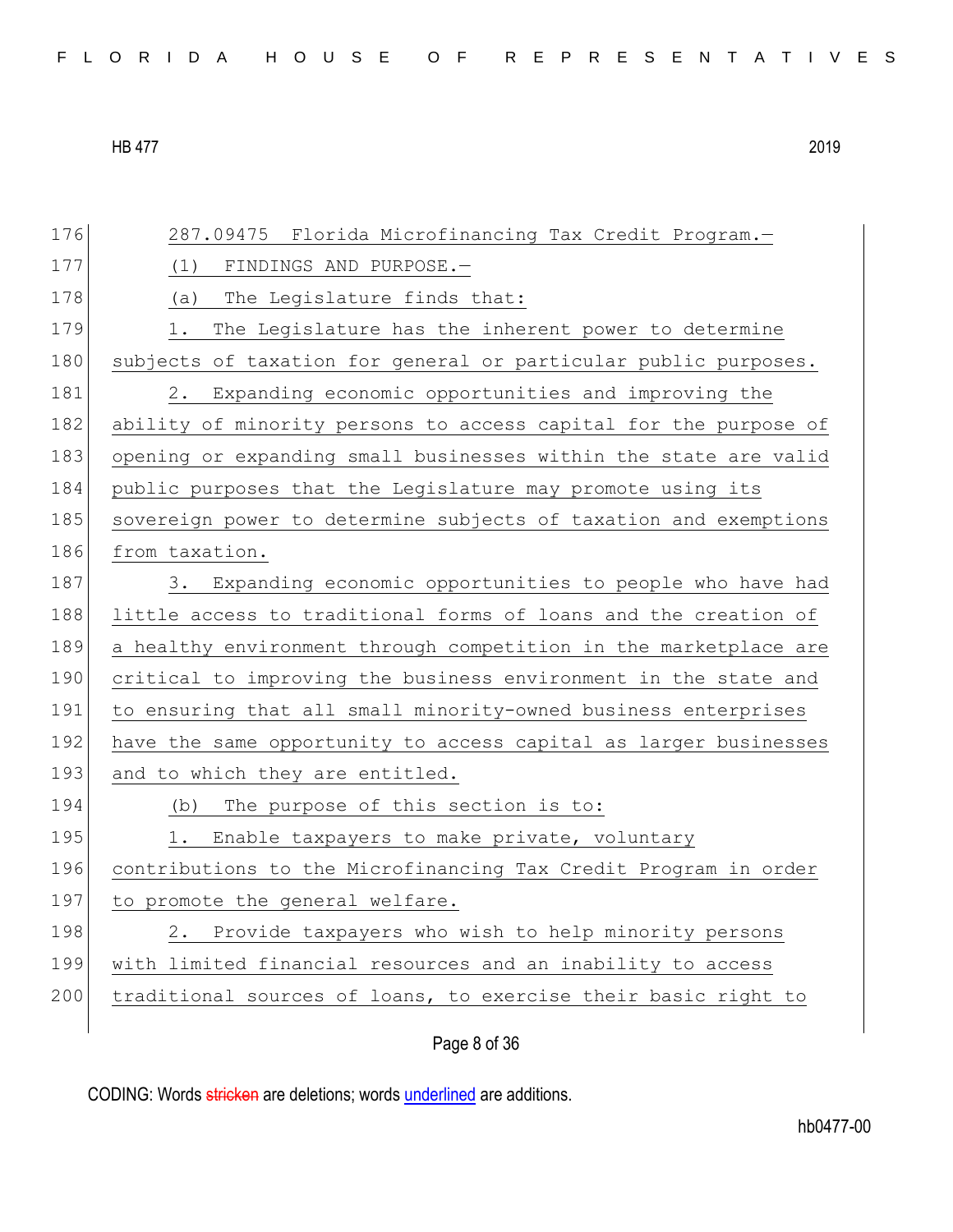201 obtain capital and funding in order to open or expand small 202 businesses. 203 3. Improve the job opportunities in this state by 204 expanding the opportunity of minority persons to open or expand 205 small businesses and hire employees. 206 (2) DEFINITIONS.—As used in this section, the term: 207 (a) "Annual tax credit amount" means, for any state fiscal 208 year, the sum of the amount of tax credits approved under 209 paragraph  $(4)(b)$ , which are approved for a taxpayer whose 210 taxable year begins on or after January 1 of the calendar year 211 preceding the start of the applicable state fiscal year. 212 (b) "Council" means the Florida Council on Small and 213 Minority Business Development. 214 (c) "Department" means the Department of Revenue. 215 (d) "Direct certification list" means the certified list 216 of minority people who desire to open or expand a small business 217 but who have documented an inability to access traditional 218 sources of funding through banks or other financial institutions 219 and have been denied repeated attempts in obtaining traditional 220 sources of funding. 221 (e) "Eligible contribution" means a monetary contribution 222 from a taxpayer, subject to the restrictions provided in this 223 section, to an eligible microfinancing organization. 224 (f) "Eligible microfinancing organization" means a  $225$  charitable organization that:

# Page 9 of 36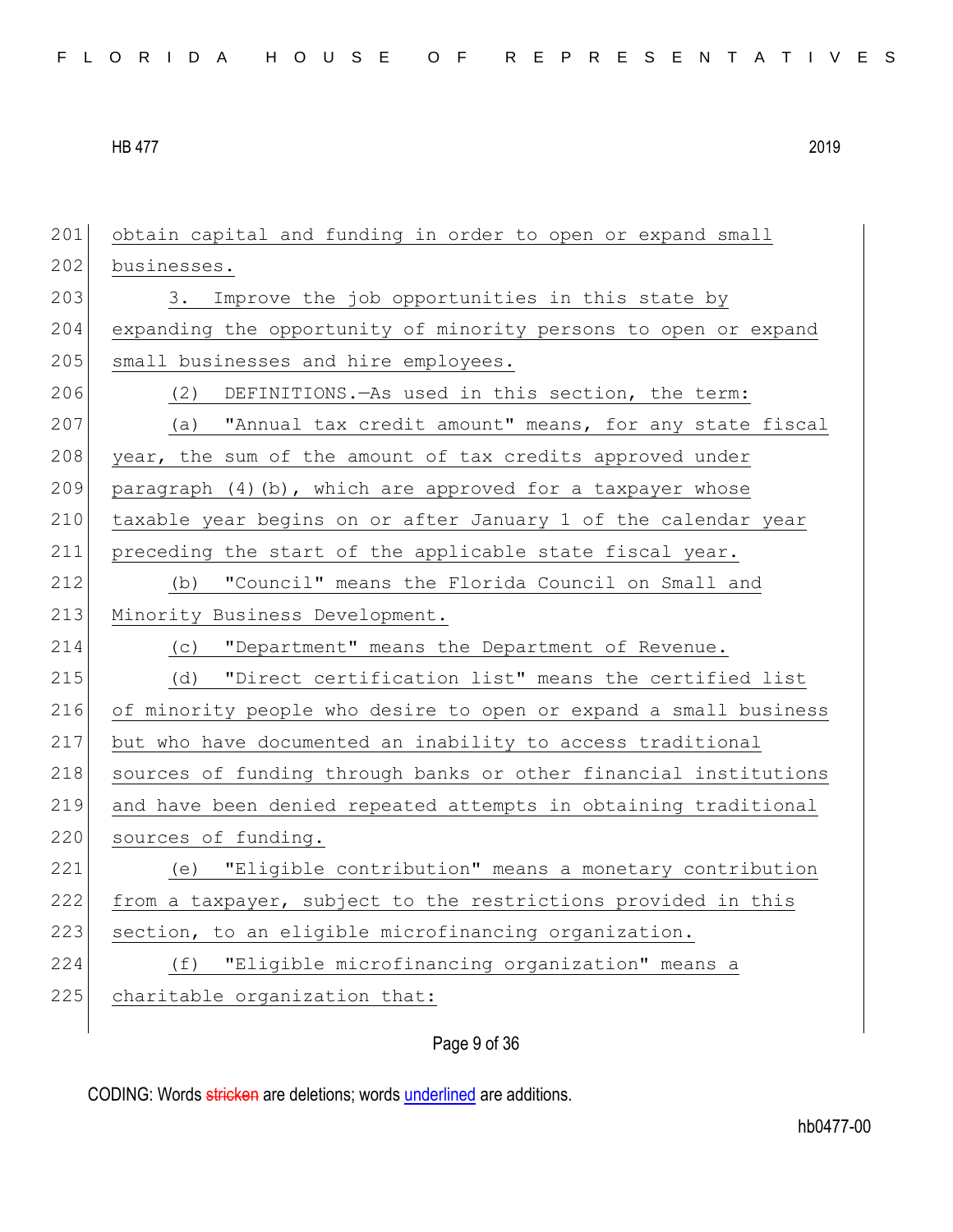| FLORIDA HOUSE OF REPRESENTATIVES |  |  |  |  |  |  |  |  |  |  |  |  |  |  |  |  |  |  |  |  |  |  |  |  |  |  |  |
|----------------------------------|--|--|--|--|--|--|--|--|--|--|--|--|--|--|--|--|--|--|--|--|--|--|--|--|--|--|--|
|----------------------------------|--|--|--|--|--|--|--|--|--|--|--|--|--|--|--|--|--|--|--|--|--|--|--|--|--|--|--|

226 1. Is exempt from federal income tax pursuant to s.

 $227$  501(c)(3) of the Internal Revenue Code.

HB 477 2019

228 201 2. Is a Florida entity formed under chapter 605, chapter 229 607, or chapter 617 and whose principal office is located in the 230 state. 231 3. Complies with subsections (5) and (11). 232 (g) "Eligible person" means a minority person who meets 233 the requirements in subsection (6). 234 (h) "Minority person" means a minority person as defined 235 in s. 288.703. 236 (i) "Owner or operator" means an owner, president, 237 officer, or director of an eligible microfinancing organization 238 or a person with equivalent decisionmaking authority over an 239 eligible microfinancing organization. 240 (j) "Small business" means a small business as defined in 241 s. 288.703 which is owned and operated by a minority person. 242 (k) "Tax credit cap amount" means the maximum annual tax 243 credit amount that the department may approve for a state fiscal 244 year. 245 (3) PROGRAM ESTABLISHMENT; ELIGIBILITY OF MINORITY 246 PERSONS.-

247 (a) The Florida Microfinancing Tax Credit Program is 248 established. 249 (b) A minority person is eligible for microfinancing under 250 this section if the minority person desires to open or expand a

Page 10 of 36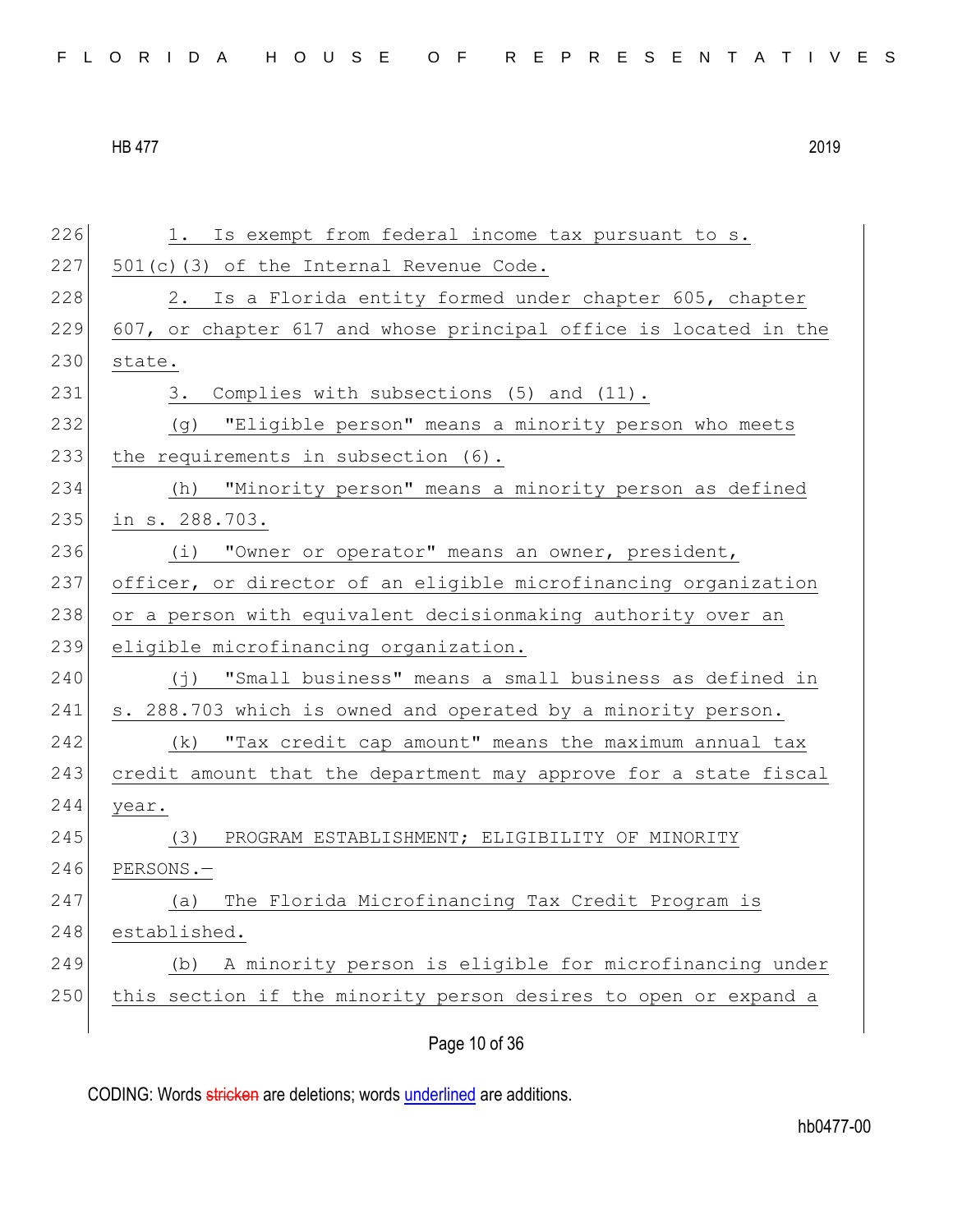251 small business and meets the criteria set forth by the council. 252 A minority person who initially receives financing based on 253 eligibility as determined by the council and later is able to 254 acquire financing at an interest rate determined reasonable by 255 the council, must repay the financed amount and obtain 256 traditional financing. 257 (4) MICROFINANCING FUNDING TAX CREDITS; LIMITATIONS.  $258$  (a)1. The tax credit cap amount is \$XX million in the 259 2019-2020 state fiscal year. 260 2. In the 2020-2021 state fiscal year and each state 261 fiscal year thereafter, the tax credit cap amount is the tax 262 credit cap amount in the prior state fiscal year. However, in 263 any state fiscal year when the annual tax credit amount for the 264 prior state fiscal year is equal to or greater than 90 percent 265 of the tax credit cap amount applicable to that state fiscal 266 year, the tax credit cap amount shall increase by 25 percent. 267 The Secretary of Management Services and the department shall 268 publish on their websites information identifying the tax credit 269 cap amount when it is increased. 270 (b) A taxpayer may submit an application to the department 271 for a tax credit or credits under one or more of s. 211.0255, s. 272 212.1835, s. 220.1877, s. 561.1215, or s. 624.51057. 273 1. The taxpayer shall specify in the application each tax 274 for which the taxpayer requests a credit and the applicable 275 taxable year for a credit under s. 220.1877 or s.  $624.51057$  or

Page 11 of 36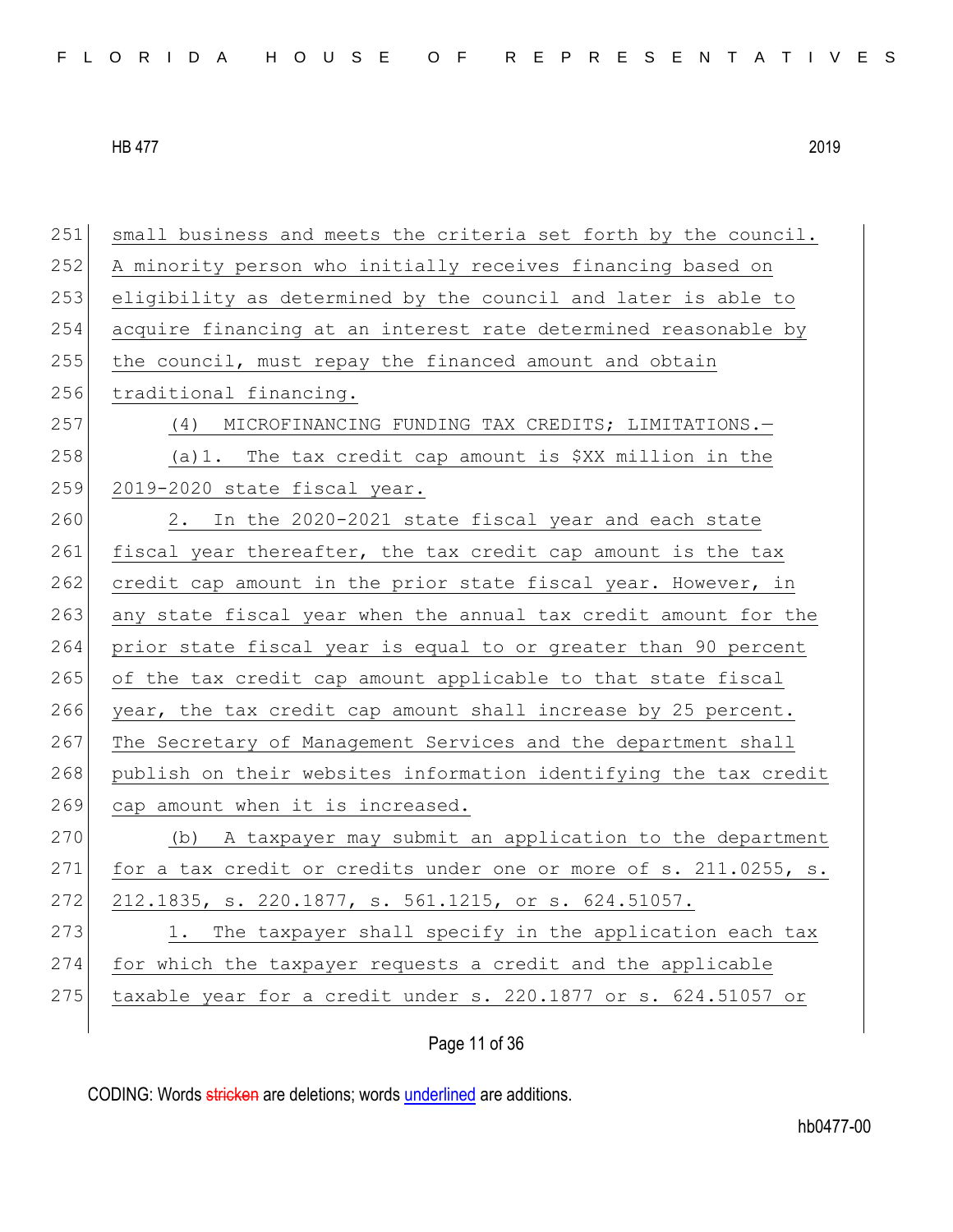| 276 | the applicable state fiscal year for a credit under s. 211.0255, |
|-----|------------------------------------------------------------------|
| 277 | s. 212.1835, or s. 561.1215. For purposes of s. 220.1877, a      |
| 278 | taxpayer may apply for a credit to be used for a prior taxable   |
| 279 | year before the date the taxpayer is required to file a return   |
| 280 | for that year pursuant to s. 220.222. The department shall       |
| 281 | approve tax credits on a first-come, first-served basis.         |
| 282 | 2. Within 10 days after approving or denying an                  |
| 283 | application, the department shall provide a copy of its approval |
| 284 | or denial letter to the eligible microfinancing organization     |
| 285 | specified by the taxpayer in the application.                    |
| 286 | (c) If a tax credit approved under paragraph (b) is not          |
| 287 | fully used within the specified state fiscal year for credits    |
| 288 | under s. 211.0255, s. 212.1835, or s. 561.1215 or against taxes  |
| 289 | due for the specified taxable year for credits under s. 220.1877 |
| 290 | or s. 624.51057 because of insufficient tax liability on the     |
| 291 | part of the taxpayer, the unused amount shall be carried forward |
| 292 | for a period not to exceed 10 years. For purposes of s.          |
| 293 | 220.1877, a credit carried forward may be used in a subsequent   |
| 294 | year after applying the other credits and unused carryovers in   |
| 295 | the order provided in $s. 220.02(8)$ .                           |
| 296 | (d) A taxpayer may not convey, assign, or transfer an            |
| 297 | approved tax credit or a carryforward tax credit to another      |
| 298 | entity unless all of the assets of the taxpayer are conveyed,    |
| 299 | assigned, or transferred in the same transaction. However, a tax |
| 300 | credit under s. 211.0255, s. 212.1835, s. 220.1877, s. 561.1215, |
|     |                                                                  |

Page 12 of 36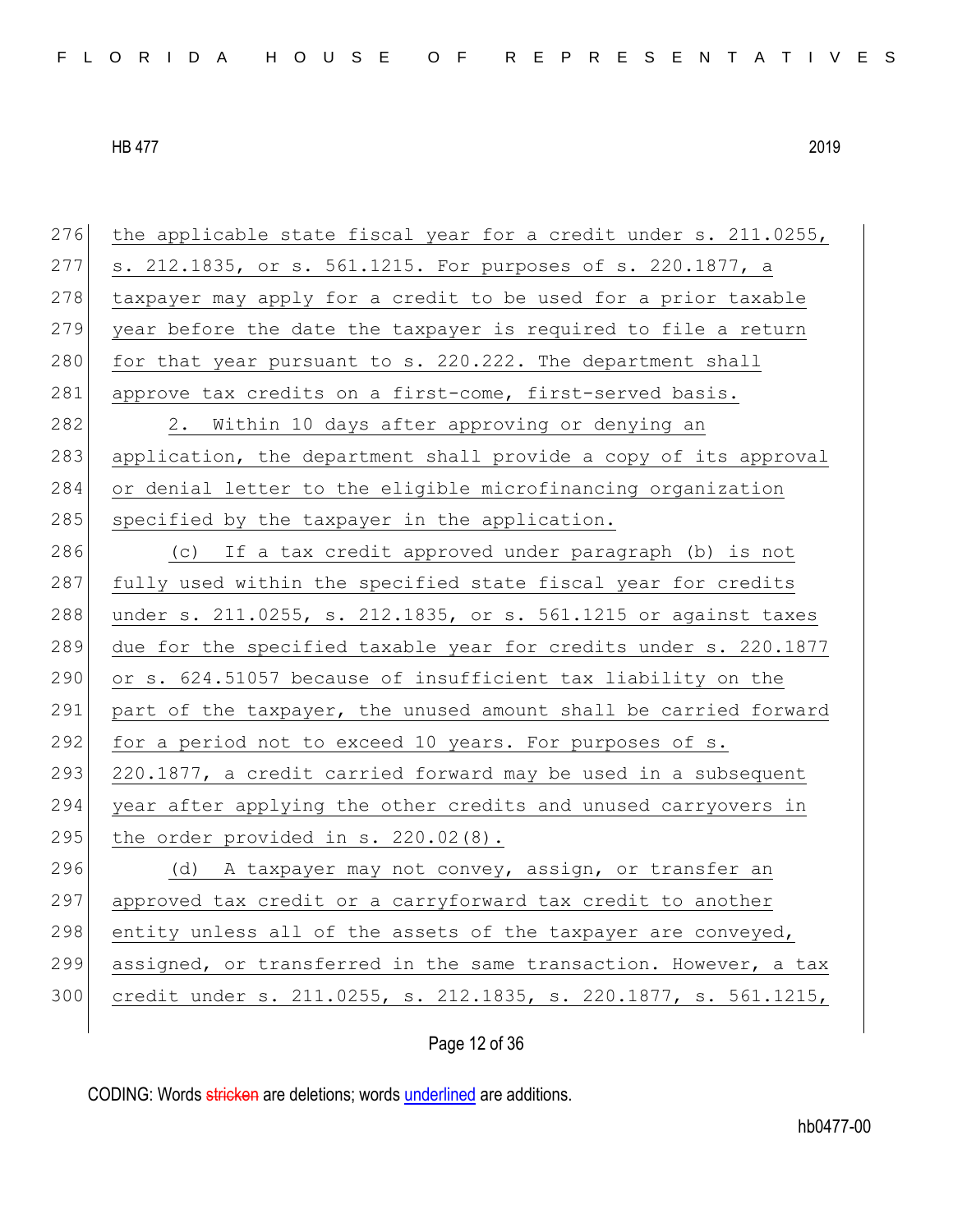301 or s. 624.51057 may be conveyed, transferred, or assigned between members of an affiliated group of corporations if the type of tax credit under s. 211.0255, s. 212.1835, s. 220.1877, s. 561.1215, or s. 624.51057 remains the same. A taxpayer shall notify the department of its intent to convey, transfer, or assign a tax credit to another member within an affiliated group of corporations. The amount conveyed, transferred, or assigned 308 is available to another member of the affiliated group of corporations upon approval by the department. (e) Within any state fiscal year, a taxpayer may rescind all or part of a tax credit approved under paragraph (b). The amount rescinded shall become available for that state fiscal year to another eligible taxpayer as approved by the department if the taxpayer receives notice from the department that the rescindment has been accepted by the department. Any amount rescinded under this paragraph shall become available to an eligible taxpayer on a first-come, first-served basis based on tax credit applications received after the date the rescindment is accepted by the department. (f) Within 10 days after approving or denying the conveyance, transfer, or assignment of a tax credit under paragraph (d), or the rescindment of a tax credit under paragraph (e), the department shall provide a copy of its approval or denial letter to the eligible person specified by the taxpayer. The department shall also include the eligible

Page 13 of 36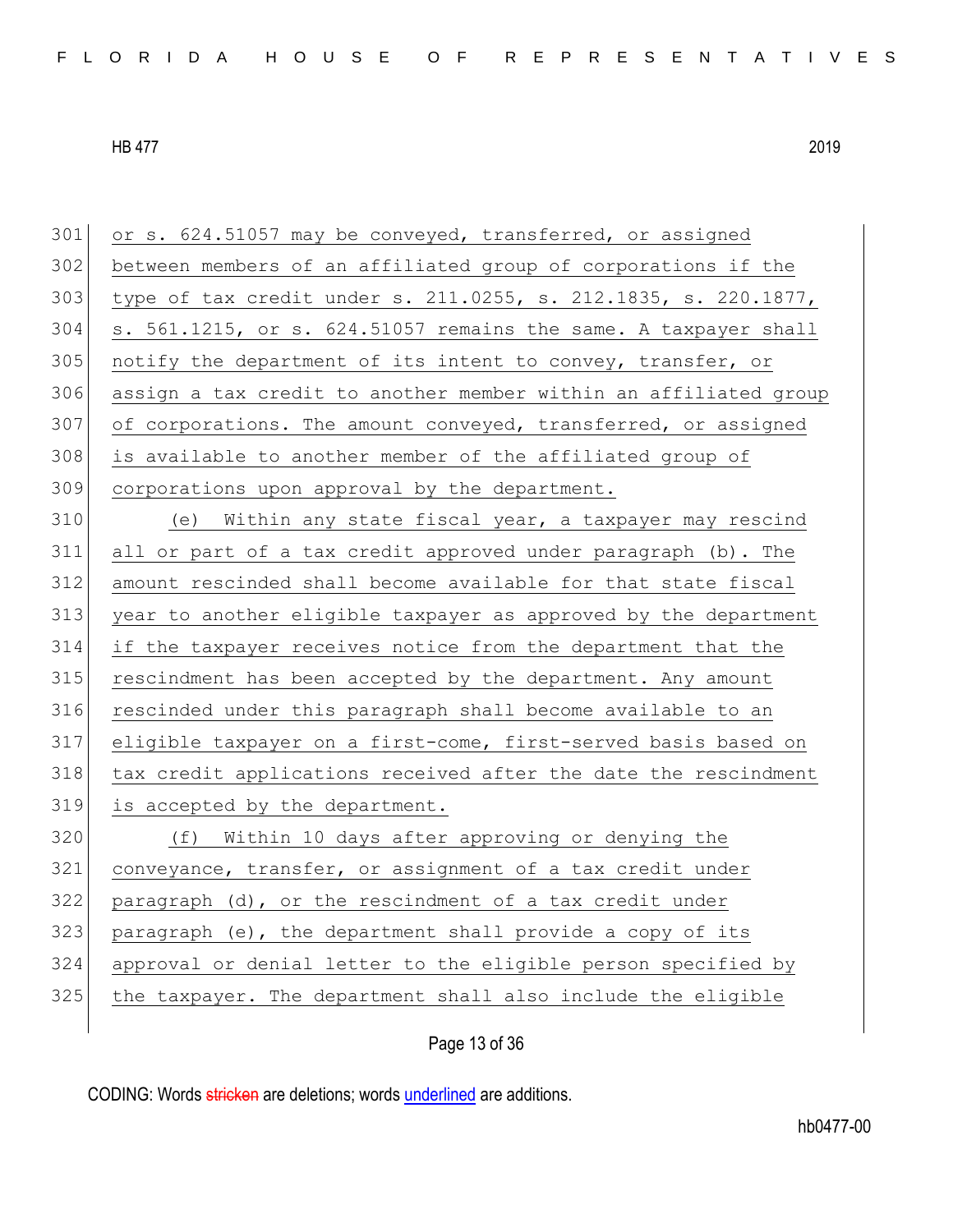person specified by the taxpayer on all letters or correspondence of acknowledgment for tax credits under s. 212.1835. 329 (g) For purposes of calculating the underpayment of estimated corporate income taxes pursuant to s. 220.34 and tax installment payments for taxes on insurance premiums or assessments under s. 624.5092, the final amount due is the amount after credits earned under s. 220.1877 or s. 624.51057 334 for contributions to eligible persons are deducted. 335 1. For purposes of determining if a penalty or interest shall be imposed for underpayment of estimated corporate income 337 tax pursuant to s. 220.34(2)(d)1., a taxpayer may, after earning a credit under s. 220.1877, reduce the estimated payment in that taxable year by the amount of the credit. 340 2. For purposes of determining if a penalty under s. 624.5092 shall be imposed, an insurer may, after earning a credit under s. 624.51057, reduce the following installment payment of 27 percent of the amount of the net tax due as 344 reported on the return for the preceding year under s. 624.5092(2)(b) by the amount of the credit. This subparagraph applies to contributions made on or after July 1, 2020. (5) OBLIGATIONS OF ELIGIBLE MICROFINANCING ORGANIZATIONS.— 348 An eligible microfinancing organization: (a) Must comply with the following background check requirements:

Page 14 of 36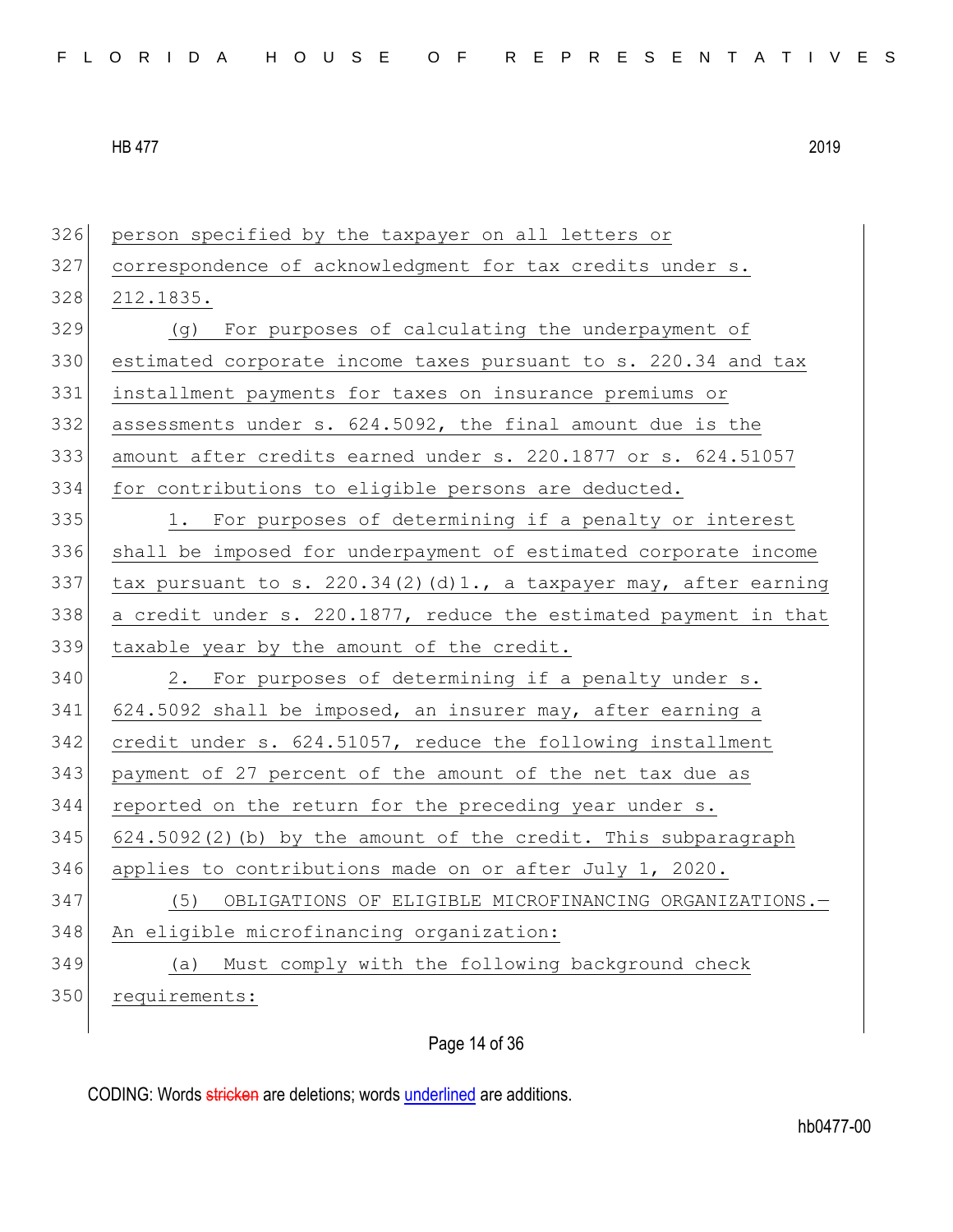351 1. The owner or operator, before employing others or engaging to provide services, is subject to level 2 background screening as provided under chapter 435. The fingerprints for the background screening must be electronically submitted to the Department of Law Enforcement and can be taken by an authorized 356 law enforcement agency or by an employee of the eligible microfinancing organization or a private company who is trained 358 to take fingerprints. The results of the state and national criminal history check shall be provided to the Department of Management Services for screening under chapter 435.

 2. Fingerprints submitted to the Department of Law 362 Enforcement as required by this paragraph must be retained by 363 the Department of Law Enforcement in a manner approved by rule and entered in the statewide automated biometric identification 365 system authorized by s.  $943.05(2)$  (b). The fingerprints must thereafter be available for all purposes and uses authorized for arrest fingerprints entered in the statewide automated biometric identification system pursuant to s. 943.051.

 3. The Department of Law Enforcement shall search all 370 arrest fingerprints received under s. 943.051 against the fingerprints retained in the statewide automated biometric 372 identification system under subparagraph 2. Any arrest record that is identified with an owner's or operator's fingerprints must be reported to the Department Management Services. The Department of Management Services shall participate in this

Page 15 of 36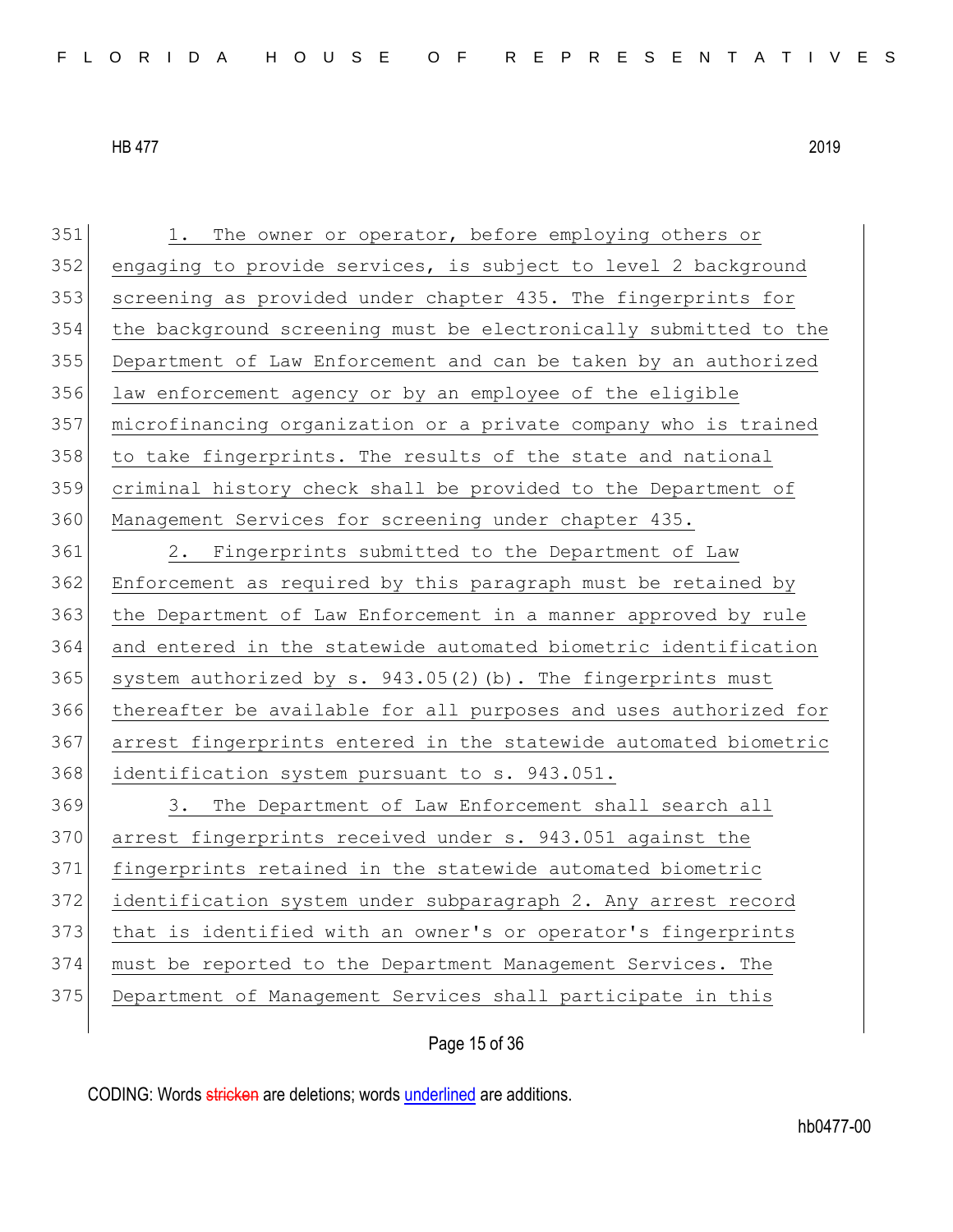search process by paying an annual fee to the Department of Law Enforcement and by informing the Department of Law Enforcement 378 of any change in the employment, engagement, or association status of the owners or operators whose fingerprints are 380 retained under subparagraph 2. The Department of Law Enforcement shall adopt a rule setting the amount of the annual fee to be imposed upon the Department of Management Services for performing these services and establishing the procedures for the retention of owner and operator fingerprints and the dissemination of search results. The fee may be borne by the owner or operator. 4. An eligible microfinancing organization whose owner or operator fails the level 2 background screening is not eligible to provide small business financing to an eligible person under this section. 5. An eligible microfinancing organization whose owner or operator in the last 7 years has filed for personal bankruptcy 393 or corporate bankruptcy in a corporation of which he or she owned more than 20 percent shall not be eligible to provide 395 small business financing under this section. 396 6. In addition to the offenses listed in s. 435.04, an owner or operator who is required to undergo background screening pursuant to this part or authorizing statutes must not have an arrest awaiting final disposition for, must not have 400 been found quilty of, or entered a plea of nolo contendere to,

# Page 16 of 36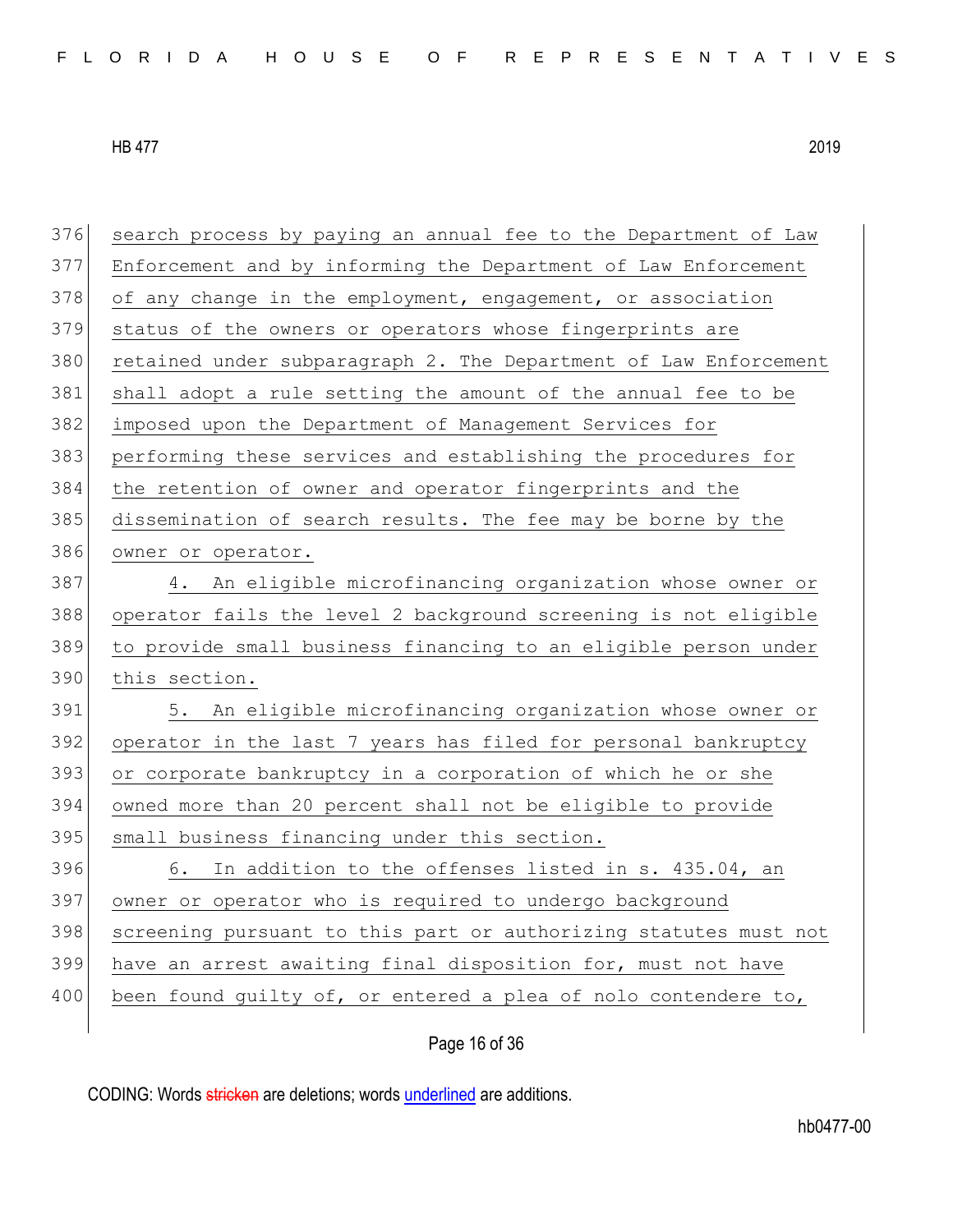|  |  |  |  |  | FLORIDA HOUSE OF REPRESENTATIVES |  |
|--|--|--|--|--|----------------------------------|--|
|--|--|--|--|--|----------------------------------|--|

| 401 | regardless of adjudication, and must not have been adjudicated    |
|-----|-------------------------------------------------------------------|
| 402 | delinquent, and the record must not have been sealed or expunged  |
| 403 | for, any of the following offenses or any similar offense of      |
| 404 | another jurisdiction:                                             |
| 405 | a. Any authorizing statutes, if the offense was a felony.         |
| 406 | b. This chapter, if the offense was a felony.                     |
| 407 | Section 817.034, relating to fraudulent acts through<br>$\circ$ . |
| 408 | mail, wire, radio, electromagnetic, photoelectronic, or           |
| 409 | photooptical systems.                                             |
| 410 | d. Section 817.234, relating to false and fraudulent              |
| 411 | insurance claims.                                                 |
| 412 | e. Section 817.568, relating to criminal use of personal          |
| 413 | identification information.                                       |
| 414 | f. Section 817.60, relating to obtaining a credit card            |
| 415 | through fraudulent means.                                         |
| 416 | g. Section 817.61, relating to fraudulent use of credit           |
| 417 | cards, if the offense was a felony.                               |
| 418 | h. Section 831.01, relating to forgery.                           |
| 419 | i.<br>Section 831.02, relating to uttering forged                 |
| 420 | instruments.                                                      |
| 421 | j. Section 831.07, relating to forging bank bills, checks,        |
| 422 | drafts, or promissory notes.                                      |
| 423 | Section 831.09, relating to uttering forged bank bills,<br>k.     |
| 424 | checks,<br>drafts, or promissory notes.                           |
| 425 | Section 831.30, relating to fraud in obtaining<br>$\perp$ .       |
|     |                                                                   |

Page 17 of 36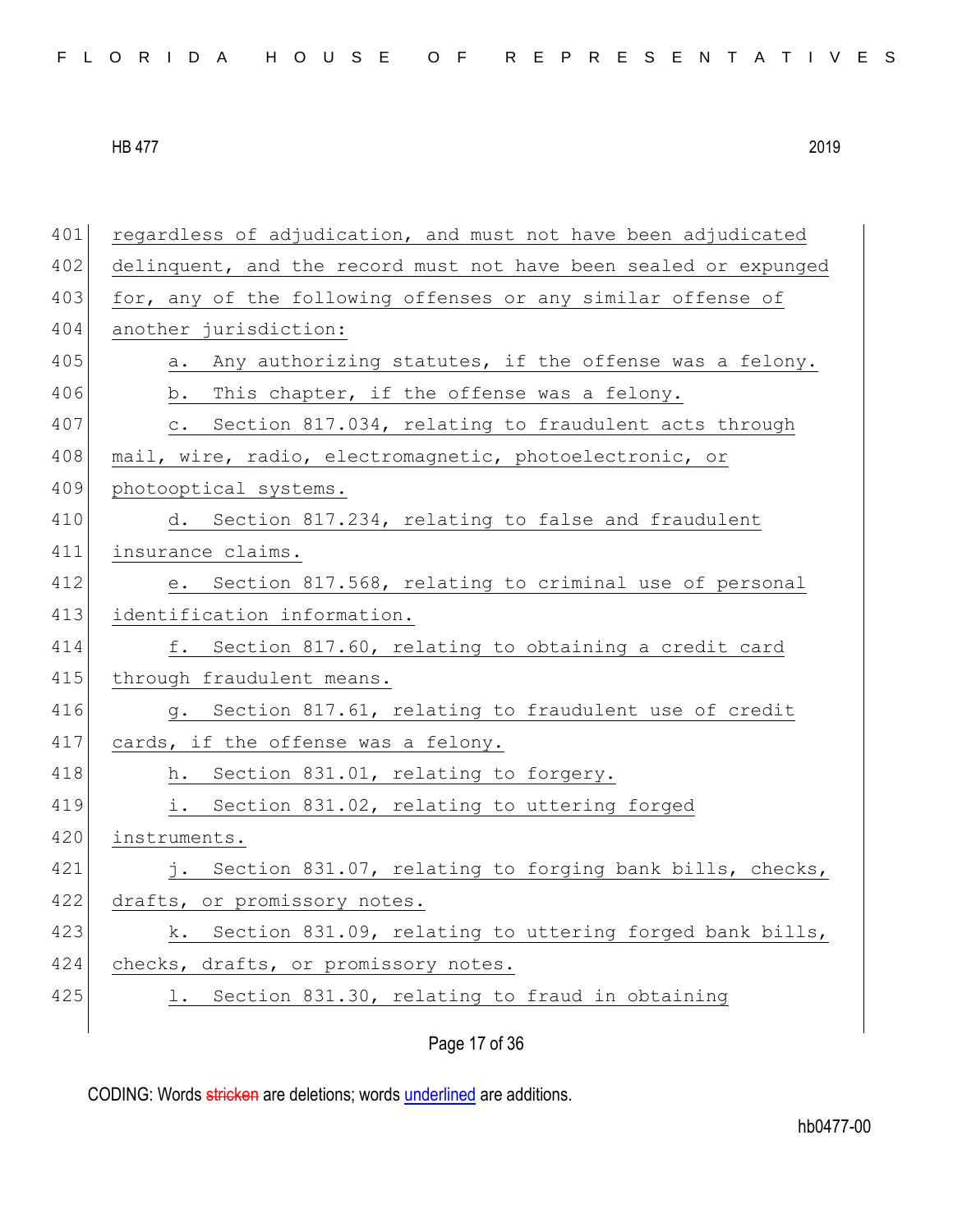| 426 | medicinal drugs.                                                 |
|-----|------------------------------------------------------------------|
| 427 | m. Section 831.31, relating to the sale, manufacture,            |
| 428 | delivery, or possession with the intent to sell, manufacture, or |
| 429 | deliver any counterfeit controlled substance, if the offense was |
| 430 | a felony.                                                        |
| 431 | Must provide small business financing from eligible<br>(b)       |
| 432 | contributions to eligible persons for opening or expanding a     |
| 433 | small business.                                                  |
| 434 | (c) Must provide microfinancing to an eligible person to         |
| 435 | open or expand a small business on a first-come, first-served    |
| 436 | basis.                                                           |
| 437 | May not restrict or reserve small business financing<br>(d)      |
| 438 | to particular areas of the state or provide small business       |
| 439 | financing to a close relative, as that term is defined in s.     |
| 440 | 381.986, of an owner or operator.                                |
| 441 | (e) 1. May use up to 3 percent of eligible contributions         |
| 442 | received during the year in which such contributions are         |
| 443 | collected for administrative expenses if the organization has    |
| 444 | operated as an eligible microfinancing organization for at least |
| 445 | the preceding 3 fiscal years and did not have any findings of    |
| 446 | material weakness or material noncompliance in its most recent   |
| 447 | audit. Such administrative expenses must be reasonable and       |
| 448 | necessary for the organization's management and distribution of  |
| 449 | eligible contributions under this section. Funds authorized      |
| 450 | under this subparagraph may not be used for lobbying or          |
|     |                                                                  |

Page 18 of 36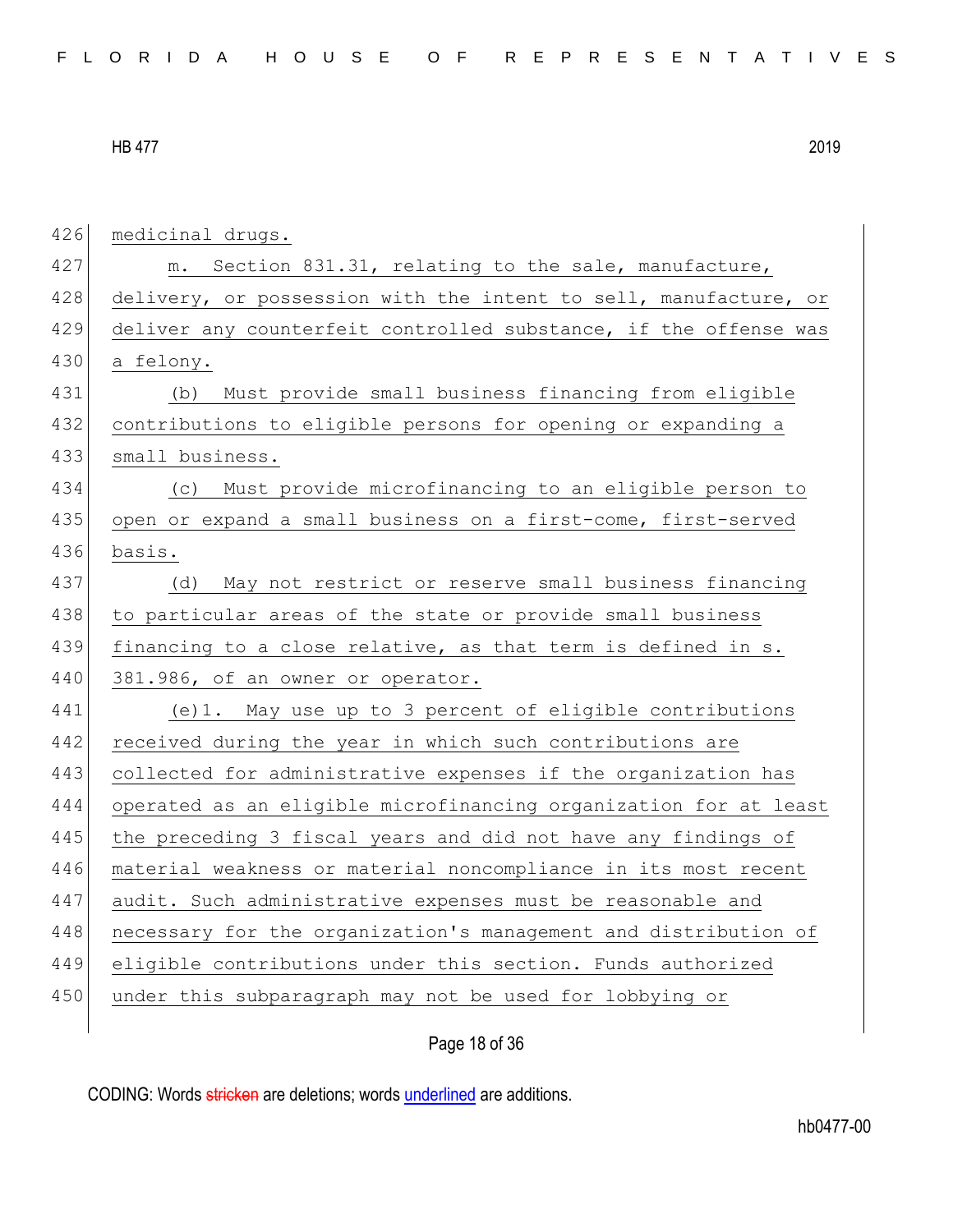451 political activity or expenses related to lobbying or political 452 activity. Up to one-third of the funds authorized for 453 administrative expenses under this subparagraph may be used for 454 expenses related to the recruitment of contributions from 455 taxpayers. An eligible microfinancing organization may not 456 charge an application fee. 457 2. Must expend for annual or partial-year small business 458 financing an amount equal to or greater than 75 percent of the 459 net eligible contributions remaining after administrative 460 expenses during the state fiscal year in which such 461 contributions are collected. No more than 25 percent of such net 462 eligible contributions may be carried forward to the following 463 state fiscal year. Any amounts carried forward shall be expended 464 for annual or partial-year small business financing in the 465 following state fiscal year. Net eligible contributions 466 remaining on June 30 of each year that are in excess of the 25 467 percent that may be carried forward shall be transferred to 468 other eligible microfinancing organizations to provide small 469 business financing for eligible persons. All transferred funds 470 must be deposited by each eligible microfinancing organization 471 receiving such funds into its microfinancing account. All 472 transferred amounts received by any eligible microfinancing 473 organization must be separately disclosed in the annual 474 financial audit required under paragraph (g). 475 3. Must annually document the inability of the recipient

Page 19 of 36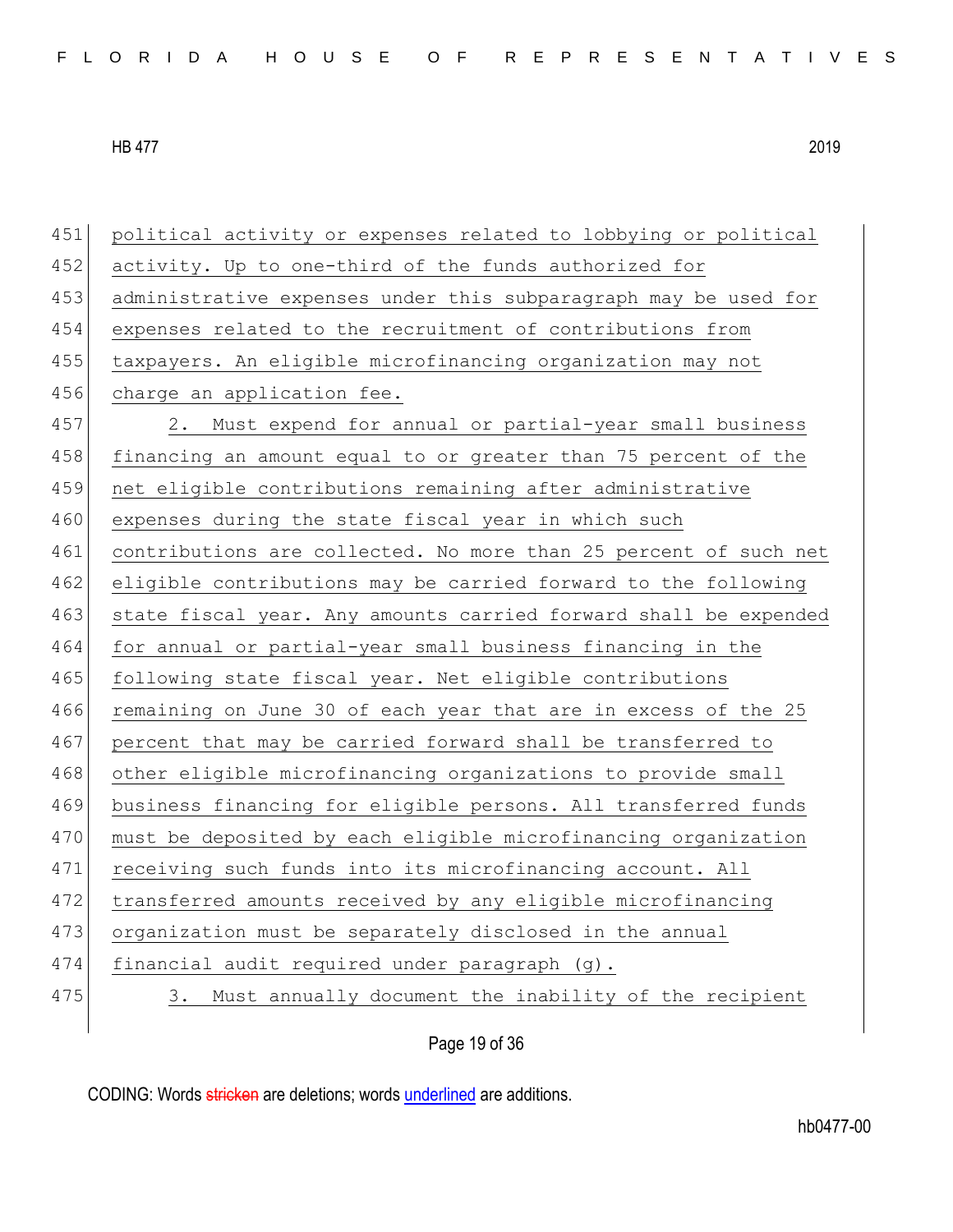| 476 | of microfinancing to refinance the outstanding loan amount        |
|-----|-------------------------------------------------------------------|
| 477 | provided by the microfinancing organization through the           |
| 478 | financing with traditional banks or financial institutions.       |
| 479 | With the prior approval of the Department of<br>(f)               |
| 480 | Management Services, may transfer funds to another eligible       |
| 481 | microfinancing organization if additional funds are required to   |
| 482 | meet microfinancing demand at the receiving microfinancing        |
| 483 | organization. A transfer is limited to the greater of \$10,000 or |
| 484 | 20 percent of the total contributions received by the             |
| 485 | microfinancing organization making the transfer. All transferred  |
| 486 | funds must be deposited by the receiving microfinancing           |
| 487 | organization into its microfinancing accounts. All transferred    |
| 488 | amounts received by any microfinancing organization must be       |
|     |                                                                   |
| 489 | separately disclosed in the annual financial and compliance       |
| 490 | audit required in this section.                                   |
| 491 | Must provide to the Auditor General and the Department<br>(q)     |
| 492 | Management Services a report on the results of an annual          |
| 493 | financial audit of its accounts and records conducted by an       |
| 494 | independent certified public accountant in accordance with        |
| 495 | auditing standards generally accepted in the United States,       |
| 496 | government auditing standards, and rules promulgated by the       |
| 497 | Auditor General. The audit report must include a report on        |
| 498 | financial statements presented in accordance with generally       |
| 499 | accepted accounting principles. Audit reports must be provided    |
| 500 | to the Auditor General and the Department of Management Services  |

Page 20 of 36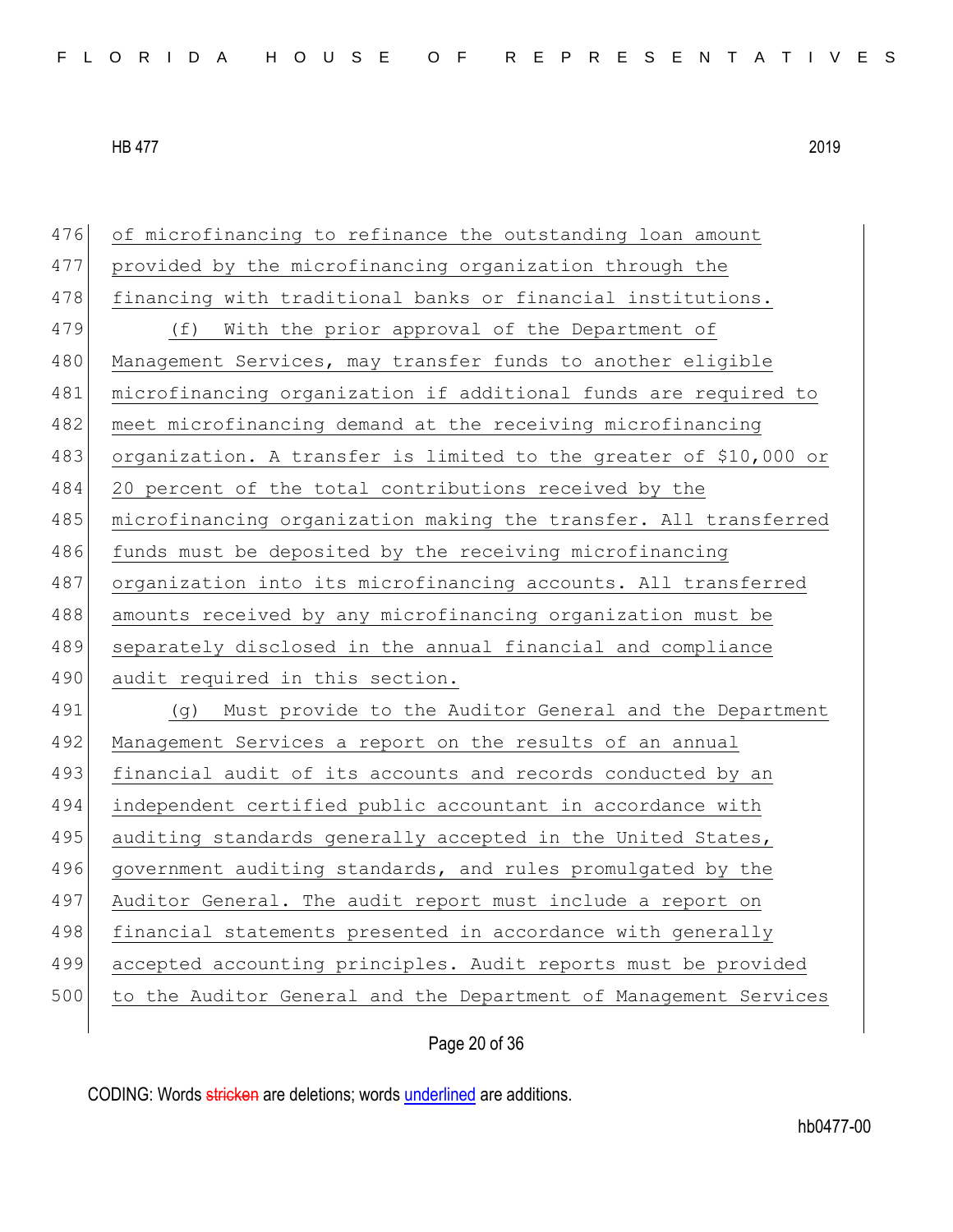by June 1. The Auditor General shall review all audit reports 502 submitted pursuant to this paragraph. The Auditor General shall 503 request any significant items that were omitted in violation of a rule adopted by the Auditor General. The items must be provided within 45 days after the date of the request. If the microfinancing funding organization does not comply with the Auditor General's request, the Auditor General shall notify the 508 Legislative Auditing Committee. (h) Must prepare and submit quarterly reports to the 510 Department of Management Services pursuant to paragraph  $(7)(q)$ . In addition, the council must submit in a timely manner any information requested by the Department of Management Services 513 relating to the microfinancing program. (i) Must provide to the Auditor General any information or documentation requested in connection with an operational audit of a microfinancing funding organization conducted pursuant to s. 11.45. 518 Information and documentation provided to the Department of Management Services and the Auditor General relating to the identity of a taxpayer who provides an eligible contribution under this section shall remain confidential at all times in 523 accordance with s. 213.053. (6) ELIGIBLE PERSON RESPONSIBILITIES FOR MICROFINANCING 525 PROGRAM PARTICIPATION.-

Page 21 of 36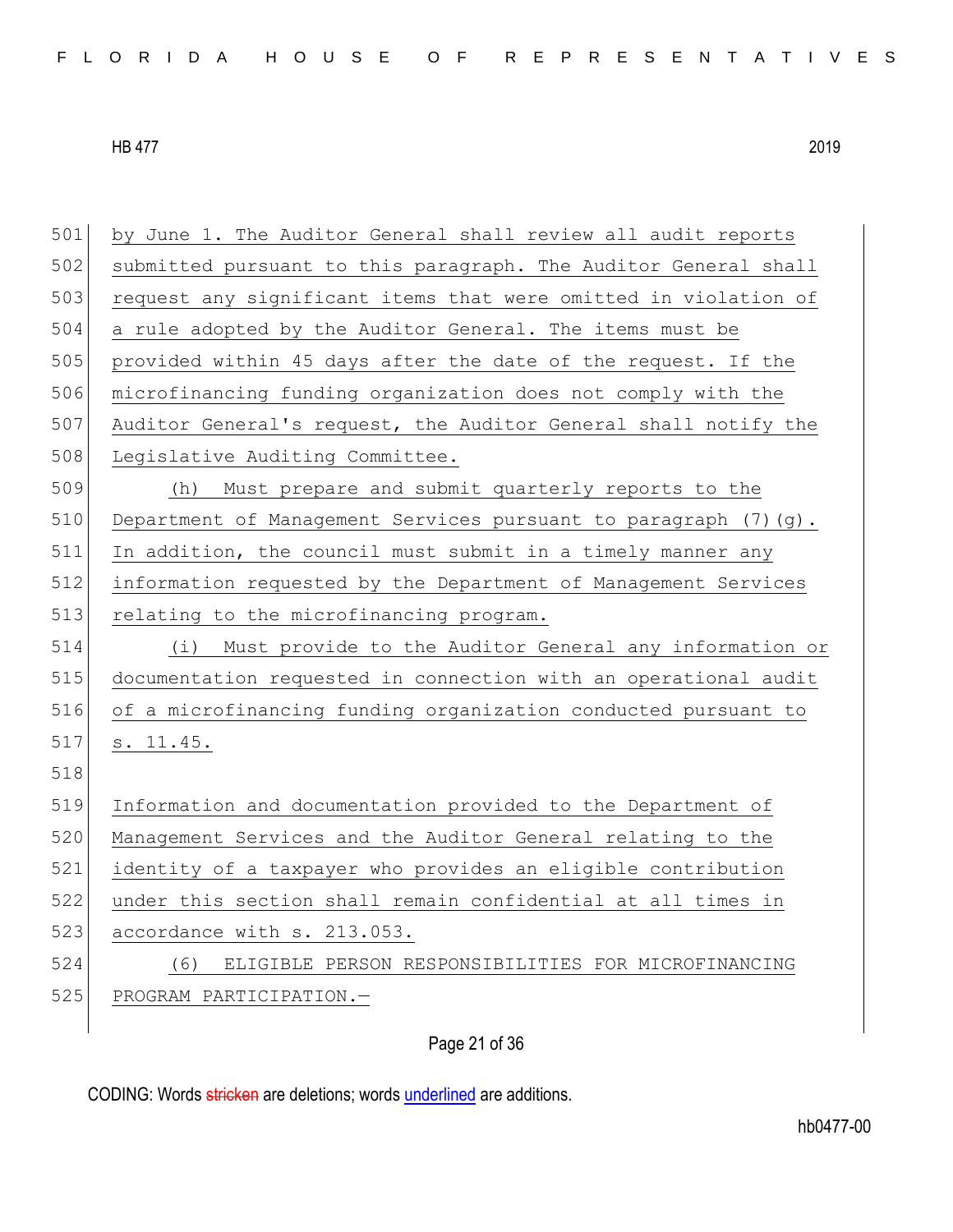526 (a) The eligible person must provide written documentation 527 including the information specified by the council concerning 528 the small business which an eligible person will open or expand. 529 At a minimum, the documentation must provide the eligible 530 person's financial plan for the new or expanded small business 531 that demonstrates sufficient funds, after microfinancing, will 532 exist to operate throughout the year. 533 (b) The eligible person must inform the council and the 534 eligible microfinancing organization which provided financing to 535 the eligible person if the person will not open, or will close 536 or contract, the size of the small business. 537 (7) COUNCIL OBLIGATIONS.—The council shall: 538 (a) Annually submit to the department, by March 1, a list 539 of eligible microfinancing organizations that meet the 540 requirements of paragraph  $(2)$  (f). 541 (b) Establish a process to certify eligible persons and 542 maintain a direct certification list accessible by eligible 543 microfinancing organizations. 544 (c) Annually, by March 1, submit to the Department of 545 Management Services, a report that includes: 546 1. The number of eligible persons who completed 547 applications, by county. 548 2. The number of eligible persons who were approved for 549 small business financing, by county. 550 3. The number of eligible persons who received funding for

Page 22 of 36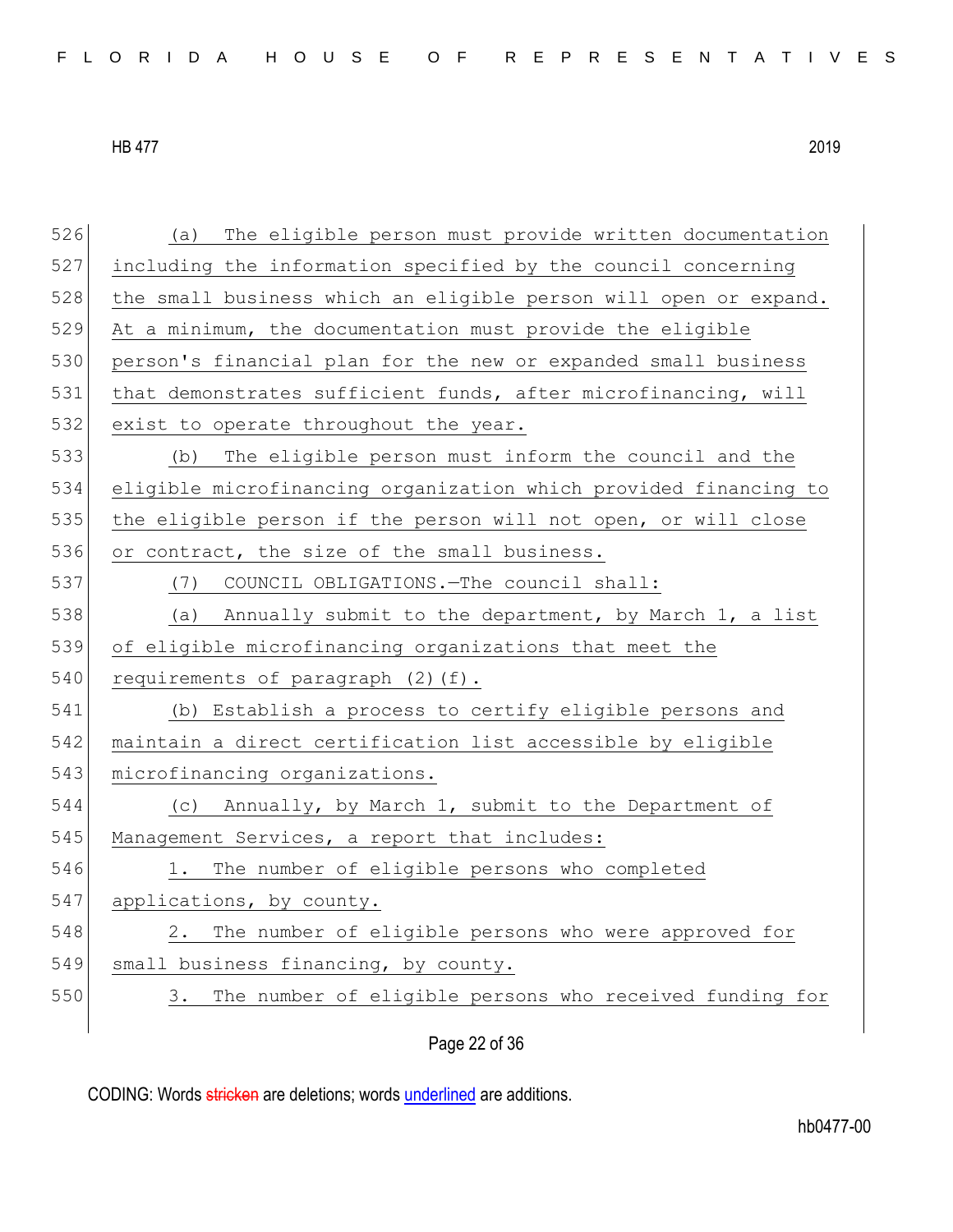| 551 | small business financing, based on information provided by each   |
|-----|-------------------------------------------------------------------|
| 552 | eligible microfinancing organization.                             |
| 553 | The amount of funds received, the amount of funds<br>d.           |
| 554 | distributed in small business financing, and an accounting of     |
| 555 | remaining funds and the obligation of those funds.                |
| 556 | e. A detailed accounting of how each eligible organization        |
| 557 | spent the administrative funds allowable under paragraph (5) (e). |
| 558 | Annually verify the eligibility of expenditures for<br>(d)        |
| 559 | eligible persons using the audit required by paragraph (5) (g).   |
| 560 | Notify an eligible microfinancing organization of any<br>(e)      |
| 561 | of the organization's identified eligible persons who are         |
| 562 | receiving small business microfinancing through traditional       |
| 563 | banks or financial institutions.                                  |
| 564 | Notify an eligible microfinancing organization of any<br>(f)      |
| 565 | of the organization's identified eligible persons who are         |
| 566 | receiving small business microfinancing from other eligible       |
| 567 | microfinancing organizations.                                     |
| 568 | Require quarterly reports by an eligible<br>(q)                   |
| 569 | microfinancing organization regarding the number of eligible      |
| 570 | persons participating in the small business microfinancing        |
| 571 | program, the locations of the small businesses, and other         |
| 572 | information deemed necessary by the Department of Management      |
| 573 | Services.                                                         |
| 574 | MICROFINANCING AMOUNT AND PAYMENT.-<br>(8)                        |
| 575 | The microfinancing amount provided to any eligible<br>(a)         |
|     |                                                                   |

Page 23 of 36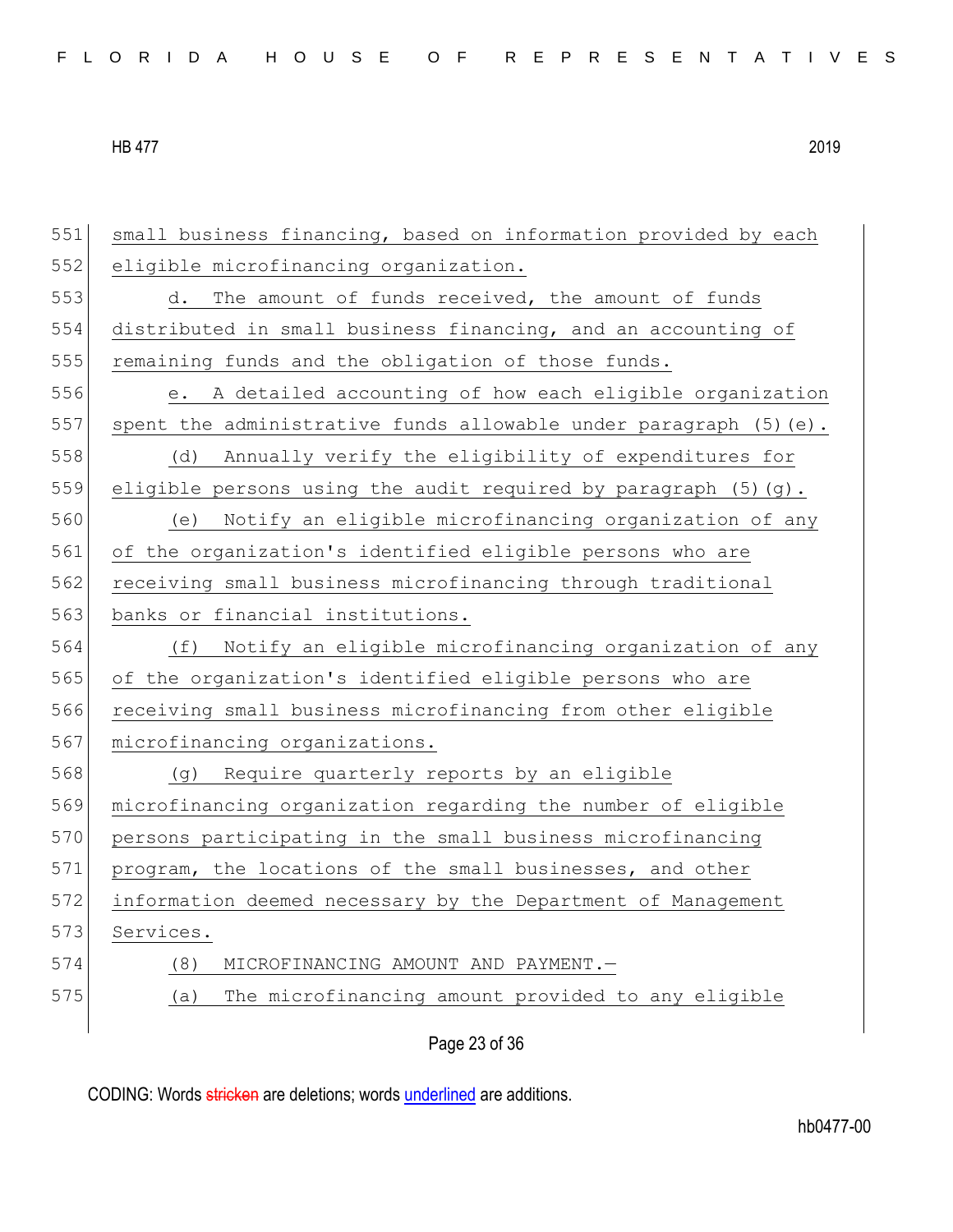| 576 | person by an eligible microfinancing organization shall be for   |
|-----|------------------------------------------------------------------|
| 577 | any amounts as determined by the microfinancing organization but |
| 578 | in any event, not less than \$500 or more than \$5,000.          |
| 579 | An eligible microfinancing organization shall obtain<br>(b)      |
| 580 | verification from the eligible person of his or her opening or   |
| 581 | expanding a small business within the date specified in          |
| 582 | documents provided to the council and the continued viability of |
| 583 | the small business, for each period covered by a microfinancing  |
| 584 | payment.                                                         |
| 585 | DEPOSITS OF ELIGIBLE CONTRIBUTIONS.-All eligible<br>(9)          |
| 586 | contributions received by an eligible microfinancing             |
| 587 | organization shall be deposited in a manner consistent with s.   |
| 588 | $17.57(2)$ .                                                     |
| 589 | (10) PRESERVATION OF CREDIT. - If any provision or portion       |
| 590 | of this section, s. 211.0255, s. 212.1835, s. 220.1877, s.       |
|     |                                                                  |
| 591 | 561.1215, or s. 624.51057 or the application thereof to any      |
| 592 | person or circumstance is held unconstitutional by any court or  |
| 593 | is otherwise declared invalid, the unconstitutionality or        |
| 594 | invalidity shall not affect any credit earned under s. 211.0255, |
| 595 | s. 212.1835, s. 220.1877, s. 561.1215, or s. 624.51057 by any    |
| 596 | taxpayer with respect to any contribution paid to an eligible    |
| 597 | microfinancing organization before the date of a determination   |
| 598 | of unconstitutionality or invalidity. Such credit shall be       |
| 599 | allowed at such time and in such a manner as if a determination  |
| 600 | of unconstitutionality or invalidity had not been made, provided |

Page 24 of 36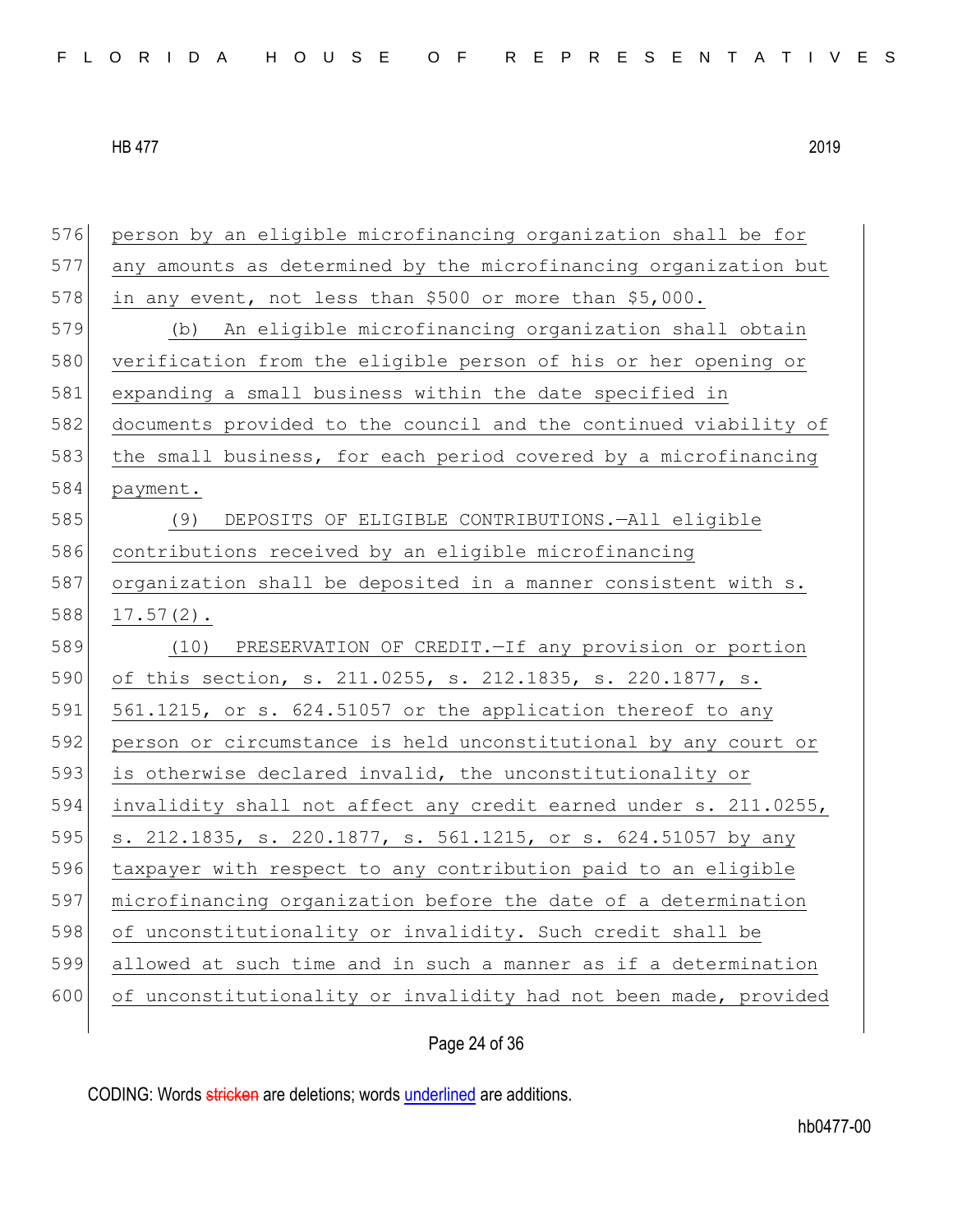601 that nothing in this subsection by itself or in combination with 602 any other provision of law shall result in the allowance of any credit to any taxpayer in excess of 1 dollar of credit for each dollar paid to an eligible microfinancing organization. (11) MICROFINANCING ORGANIZATIONS; APPLICATION.—In order 606 to participate in the microfinancing program created under this section, a charitable organization that seeks to be a 608 microfinancing organization must submit an application for initial approval or renewal to the council no later than September 1 of each year in which the organization intends to offer small business financing. (a) An application for initial approval must include: 613 1. A copy of the organization's incorporation documents and registration with the Division of Corporations of the 615 Department of State. 2. A copy of the organization's Internal Revenue Service 617 determination letter as a s.  $501(c)$  (3) not-for-profit organization. 3. A description of the organization's financial plan that 620 demonstrates sufficient funds to operate throughout the year. 4. A description of the geographic region that the organization intends to serve and an analysis of the demand and 623 unmet need for eligible persons in that area. 5. The organization's organizational chart. 6. A description of the criteria and methodology that the

Page 25 of 36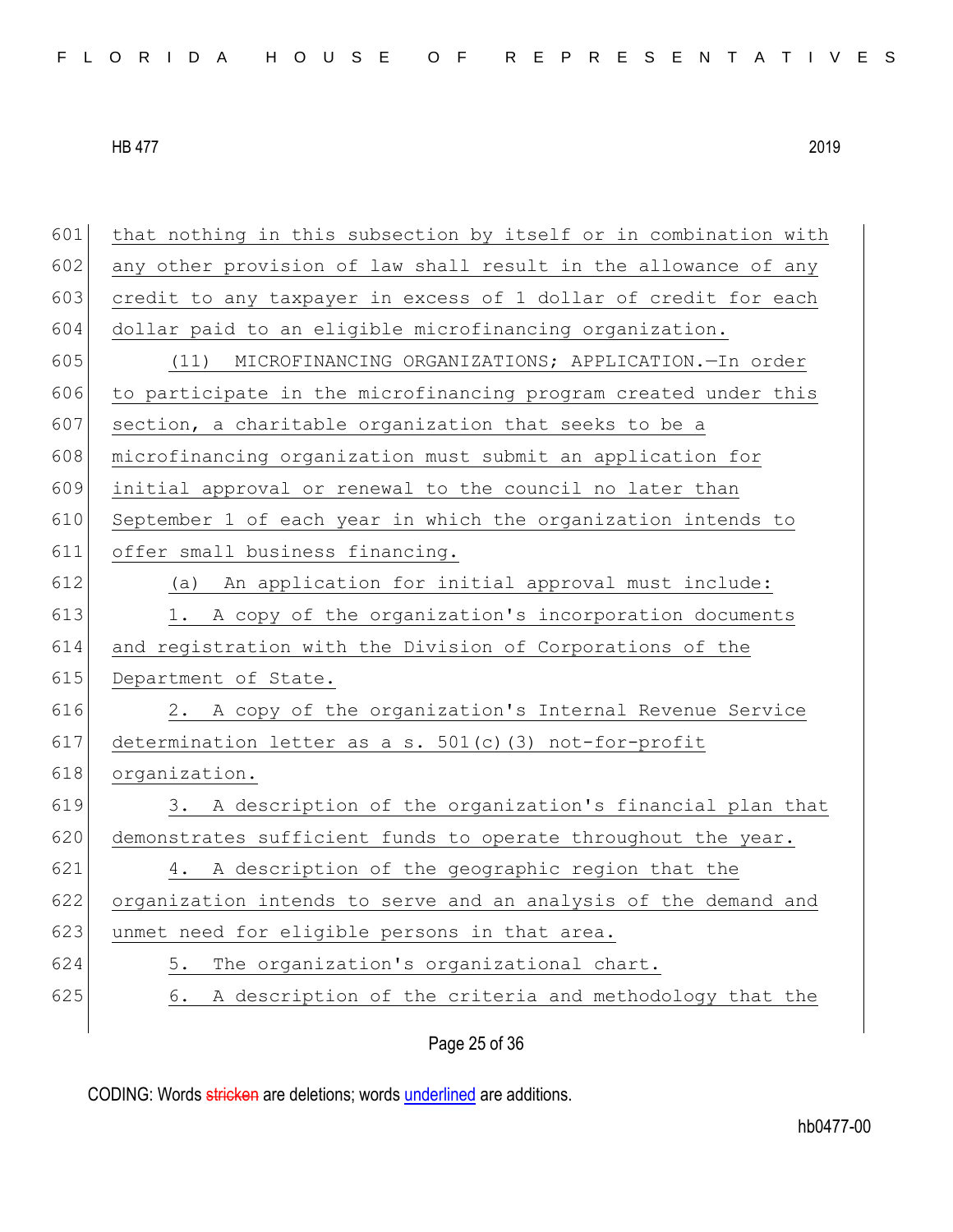|  |  |  |  |  |  |  |  | FLORIDA HOUSE OF REPRESENTATIVES |
|--|--|--|--|--|--|--|--|----------------------------------|
|--|--|--|--|--|--|--|--|----------------------------------|

 organization will use to determine microfinancing amounts for 627 each eligible person what will receive financing by the organization. 7. A description of the application process, including 630 deadlines and any associated fees. 631 8. A description of the deadlines for microfinancing payments. 9. The organization's completed Internal Revenue Service Form 990 submitted no later than November 30 of the year before 635 the year that the organization intends to offer the small business financing. 637 10. A copy of the organization's statutorily required audit 638 to the Department of Management Services and the Auditor 639 General. (b) In consultation with the Department of Management 641 Services, the council shall review the application. The council shall notify the organization in writing of any deficiencies within 30 days after receipt of an application and allow the organization 30 days to correct any deficiencies. (c) Within 30 days after receipt of the finalized application, the council must either approve or disapprove the application. If the council disapproves the organization's application, it shall provide the organization with a written explanation of that determination. The council's action is not subject to chapter 120.

# Page 26 of 36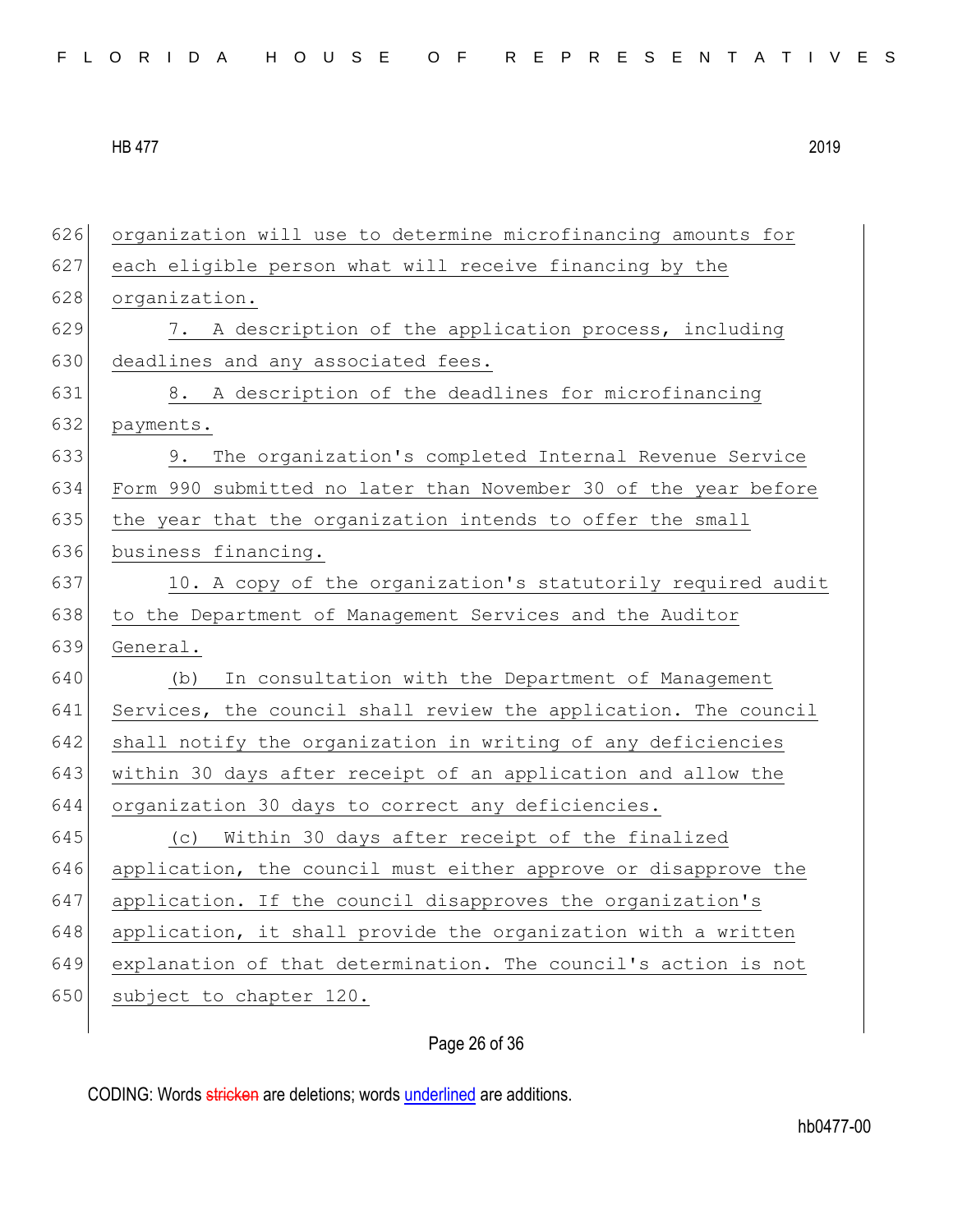| 651 | All remaining funds held by a microfinancing<br>(d)              |
|-----|------------------------------------------------------------------|
| 652 | organization that is disapproved for participation must be       |
| 653 | transferred to other eligible microfinancing organizations to    |
| 654 | provide small business financing for eligible persons. All       |
| 655 | transferred funds must be deposited by each eligible             |
| 656 | microfinancing organization receiving such funds into its        |
| 657 | microfinancing account. All transferred amounts received by any  |
| 658 | eligible microfinancing organization must be separately          |
| 659 | disclosed in the annual financial audit required under paragraph |
| 660 | $(5)(g)$ .                                                       |
| 661 | A microfinancing organization is a renewing<br>(e)               |
| 662 | organization if it maintains continuous approval and             |
| 663 | participation in the program. An organization that chooses not   |
| 664 | to participate for 1 year or more or is disapproved to           |
| 665 | participate for 1 year or more must submit an application for    |
| 666 | initial approval in order to participate in the program again.   |
| 667 | (12) ADMINISTRATION; RULES.-                                     |
| 668 | The department, the Department of Management Services,<br>(a)    |
| 669 | and the council shall develop a cooperative agreement to assist  |
| 670 | in the administration of this section.                           |
| 671 | The department shall adopt rules necessary to<br>(b)             |
| 672 | administer this section and ss. 211.0255, 212.1835, 220.1877,    |
| 673 | 561.1215, and 624.51057, including rules establishing            |
| 674 | application forms, procedures governing the approval of tax      |
| 675 | credits and carryforward tax credits under subsection (4), and   |
|     |                                                                  |

Page 27 of 36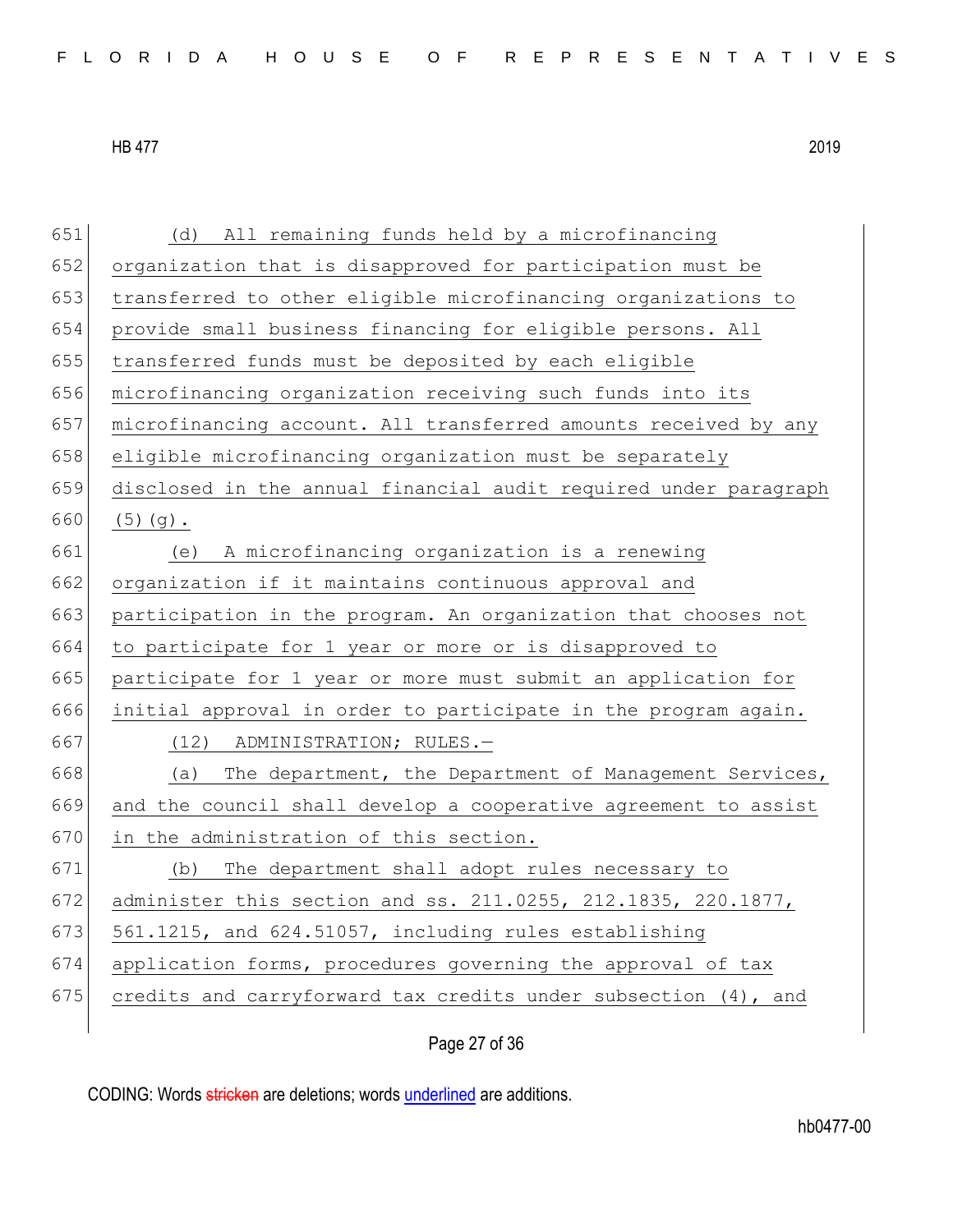| 676 | procedures to be followed by taxpayers when claiming approved    |
|-----|------------------------------------------------------------------|
| 677 | tax credits on their returns.                                    |
| 678 | (c) The Department of Management Services, in coordination       |
| 679 | with the council, shall adopt rules to administer the            |
| 680 | responsibilities of the Department of Management Services and    |
| 681 | the council under this section. The rules shall provide          |
| 682 | guidelines for receiving, reviewing, and approving applications  |
| 683 | for new and renewing microfinancing organizations. The rules     |
| 684 | must include a process for compiling input and recommendations   |
| 685 | from the Department of Revenue, and the Department of Management |
| 686 | Services. The rules must require that the microfinancing         |
| 687 | organization make a brief presentation to assist the council in  |
| 688 | its decision.                                                    |
| 689 | Section 3. Section 211.0255, Florida Statutes, is created        |
| 690 | to read:                                                         |
| 691 | 211.0255 Credit for contributions to eligible                    |
| 692 | microfinancing organizations. There is allowed a credit of 100   |
| 693 | percent of an eligible contribution made to an eligible          |
| 694 | microfinancing organization under s. 287.09475 against any tax   |
| 695 | due under s. 211.02 or s. 211.025. However, a credit allowed     |
| 696 | under this section may not exceed 50 percent of the tax due on   |
| 697 | the return the credit is taken. For purposes of the              |
| 698 | distributions of tax revenue under s. 211.06, the department     |
| 699 | shall disregard any tax credits allowed under this section to    |
| 700 | ensure that any reduction in tax revenue received which is       |
|     |                                                                  |

Page 28 of 36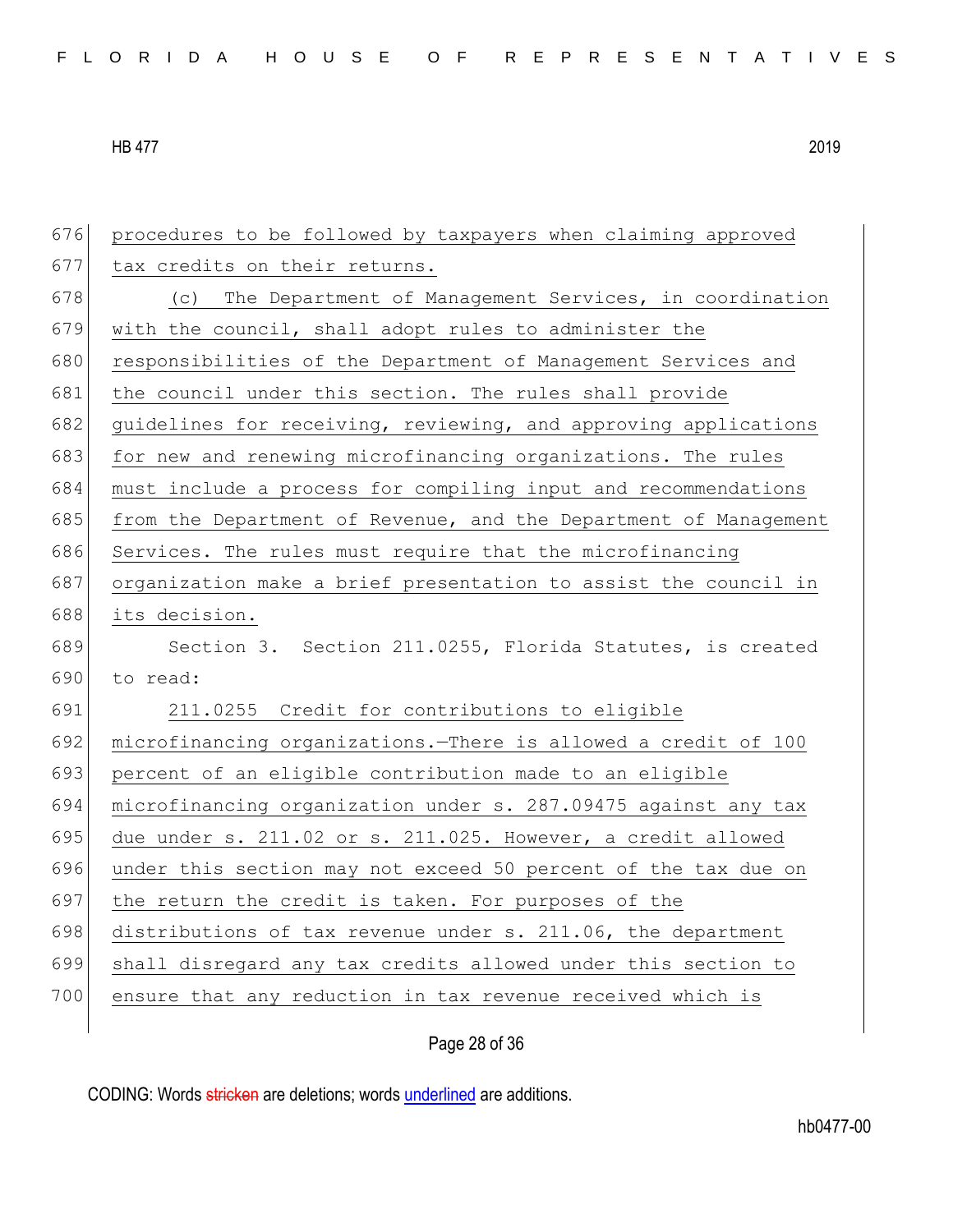Page 29 of 36 701 attributable to the tax credits results only in a reduction in 702 distributions to the General Revenue Fund. The provisions of s. 703 287.09475 apply to the credit authorized by this section. 704 Section 4. Section 212.1835, Florida Statutes, is created  $705$  to read: 706 212.1835 Credit for contributions to eligible 707 microfinancing organizations.—There is allowed a credit of 100 708 percent of an eligible contribution made to an eligible 709 microfinancing organization under s. 287.09475 against any tax 710 imposed by the state and due under this chapter from a direct 711 pay permitholder as a result of the direct pay permit held 712 pursuant to s. 212.183. For purposes of the dealer's credit 713 granted for keeping prescribed records, filing timely tax 714 returns, and properly accounting and remitting taxes under s. 715 212.12, the amount of tax due used to calculate the credit shall 716 include any eligible contribution made to an eligible 717 microfinancing organization from a direct pay permitholder. For 718 purposes of the distributions of tax revenue under  $s. 212.20$ , 719 the department shall disregard any tax credits allowed under 720 this section to ensure that any reduction in tax revenue 721 received that is attributable to the tax credits results only in 722 a reduction in distributions to the General Revenue Fund. The 723 provisions of s. 287.09475 apply to the credit authorized by 724 this section. 725 Section 5. Paragraph (a) of subsection (1) of section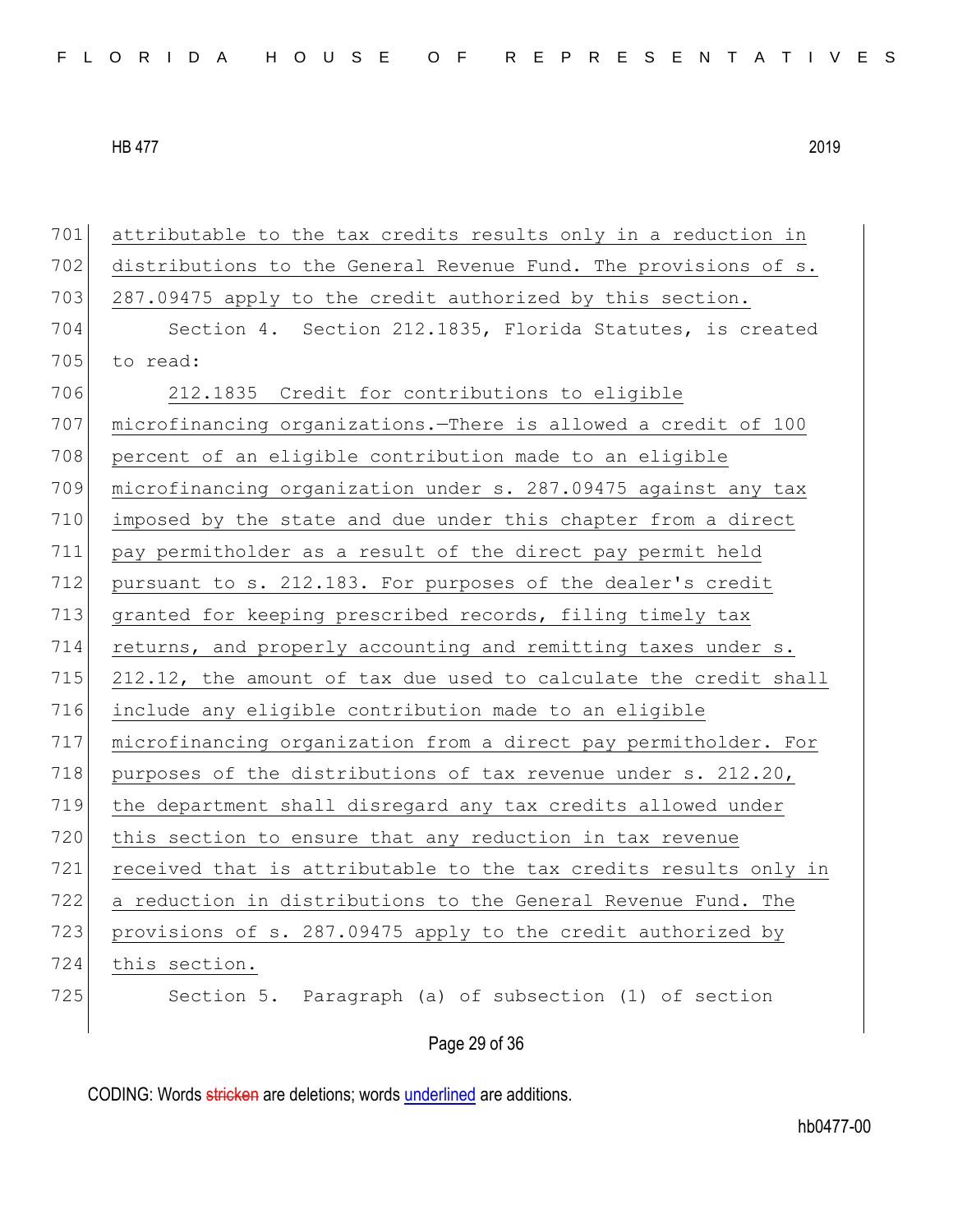726 220.13, Florida Statutes, is amended to read: 727 220.13 "Adjusted federal income" defined.— 728 (1) The term "adjusted federal income" means an amount 729 equal to the taxpayer's taxable income as defined in subsection 730  $(2)$ , or such taxable income of more than one taxpayer as 731 provided in s. 220.131, for the taxable year, adjusted as 732 follows: 733 (a) Additions.—There shall be added to such taxable 734 income: 735 1.a. The amount of any tax upon or measured by income, 736 excluding taxes based on gross receipts or revenues, paid or 737 accrued as a liability to the District of Columbia or any state 738 of the United States which is deductible from gross income in 739 the computation of taxable income for the taxable year. 740 b. Notwithstanding sub-subparagraph a., if a credit taken 741 under s. 220.1875 or s. 220.1877 is added to taxable income in a 742 previous taxable year under subparagraph 11. and is taken as a 743 deduction for federal tax purposes in the current taxable year, 744 the amount of the deduction allowed shall not be added to 745 taxable income in the current year. The exception in this sub-746 subparagraph is intended to ensure that the credit under  $s$ . 747 220.1875 or s. 220.1877 is added in the applicable taxable year 748 and does not result in a duplicate addition in a subsequent 749 year. 750 2. The amount of interest which is excluded from taxable

## Page 30 of 36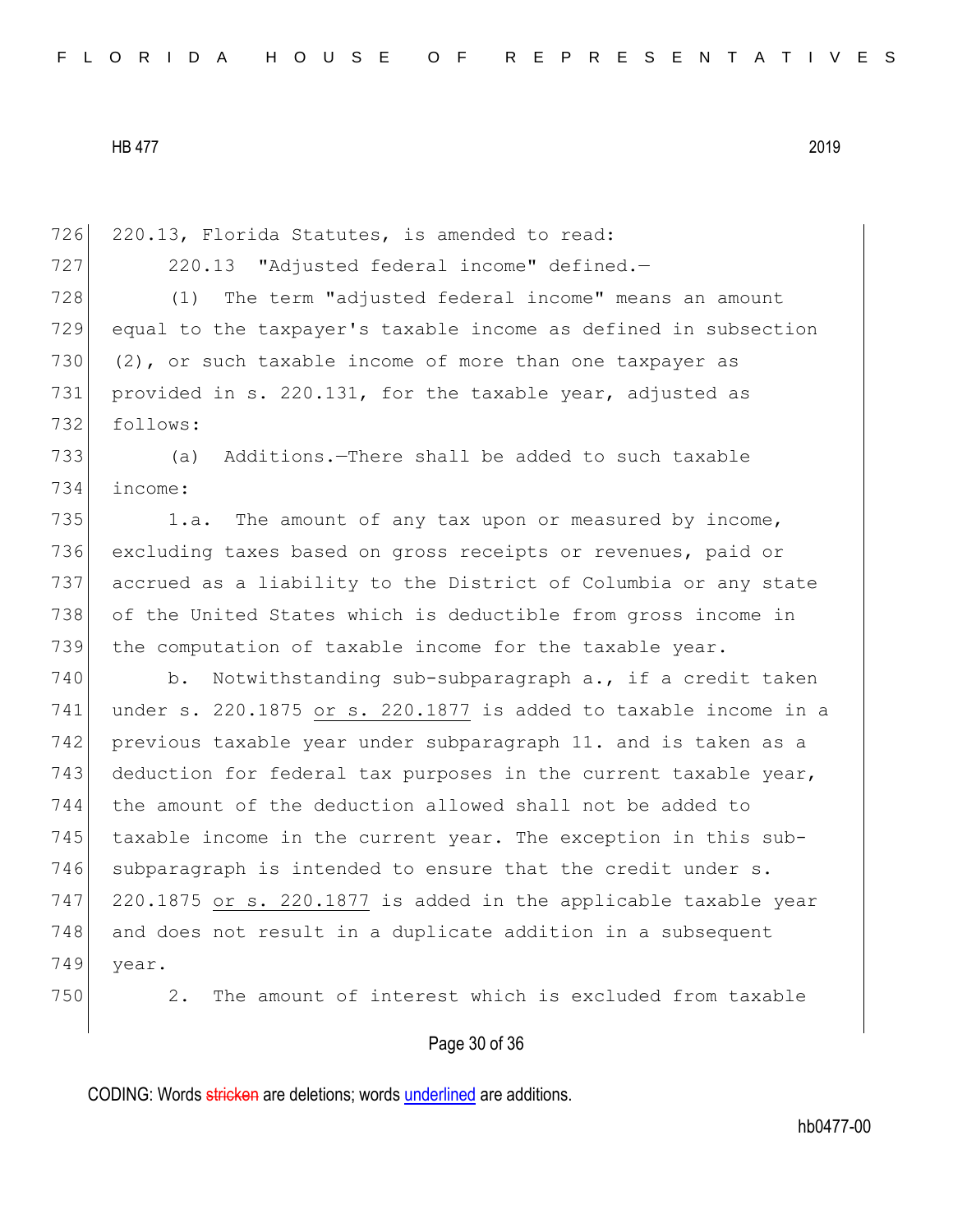751 income under s. 103(a) of the Internal Revenue Code or any other 752 federal law, less the associated expenses disallowed in the 753 computation of taxable income under s. 265 of the Internal 754 Revenue Code or any other law, excluding 60 percent of any 755 amounts included in alternative minimum taxable income, as 756 defined in s. 55(b)(2) of the Internal Revenue Code, if the 757 taxpayer pays tax under  $s. 220.11(3)$ .

758 3. In the case of a regulated investment company or real 759 estate investment trust, an amount equal to the excess of the 760 net long-term capital gain for the taxable year over the amount 761 of the capital gain dividends attributable to the taxable year.

762 4. That portion of the wages or salaries paid or incurred 763 for the taxable year which is equal to the amount of the credit 764 allowable for the taxable year under s. 220.181. This 765 subparagraph shall expire on the date specified in s. 290.016 766 for the expiration of the Florida Enterprise Zone Act.

767 5. That portion of the ad valorem school taxes paid or 768 incurred for the taxable year which is equal to the amount of 769 the credit allowable for the taxable year under s. 220.182. This 770 subparagraph shall expire on the date specified in s. 290.016 771 for the expiration of the Florida Enterprise Zone Act.

772 6. The amount taken as a credit under s. 220.195 which is 773 deductible from gross income in the computation of taxable 774 income for the taxable year.

775 7. That portion of assessments to fund a quaranty

## Page 31 of 36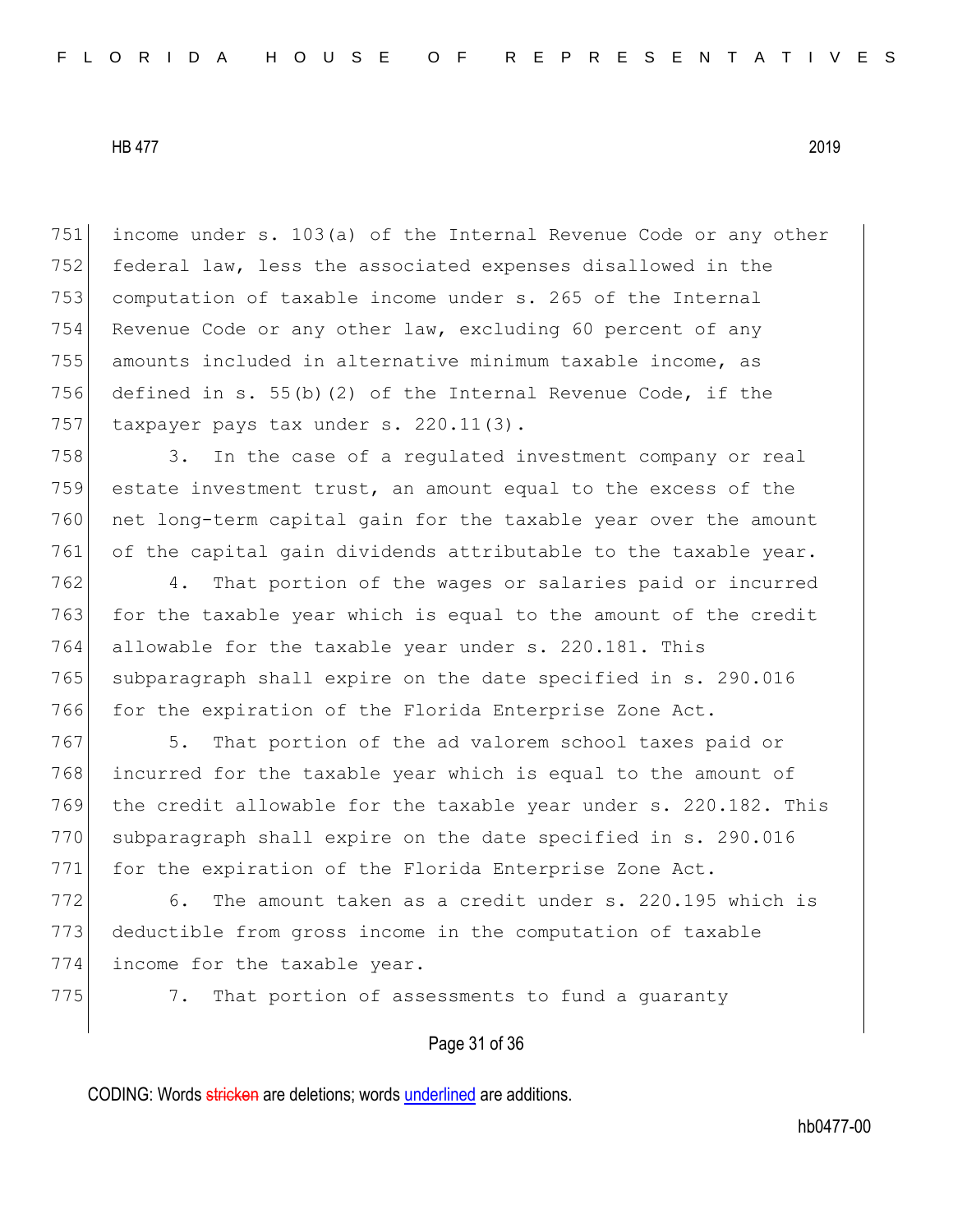Page 32 of 36 776 association incurred for the taxable year which is equal to the 777 amount of the credit allowable for the taxable year. 778 8. In the case of a nonprofit corporation which holds a 779 pari-mutuel permit and which is exempt from federal income tax 780 as a farmers' cooperative, an amount equal to the excess of the 781 gross income attributable to the pari-mutuel operations over the 782 attributable expenses for the taxable year. 783 9. The amount taken as a credit for the taxable year under 784 s. 220.1895. 785 10. Up to nine percent of the eligible basis of any 786 designated project which is equal to the credit allowable for 787 the taxable year under s. 220.185. 788 11. The amount taken as a credit for the taxable year 789 under s. 220.1875. The addition in this subparagraph is intended 790 to ensure that the same amount is not allowed for the tax 791 purposes of this state as both a deduction from income and a 792 credit against the tax. This addition is not intended to result 793 in adding the same expense back to income more than once. 794 12. The amount taken as a credit for the taxable year 795 under s. 220.192. 796 13. The amount taken as a credit for the taxable year 797 under s. 220.193. 798 14. Any portion of a qualified investment, as defined in 799 s. 288.9913, which is claimed as a deduction by the taxpayer and 800 taken as a credit against income tax pursuant to s. 288.9916.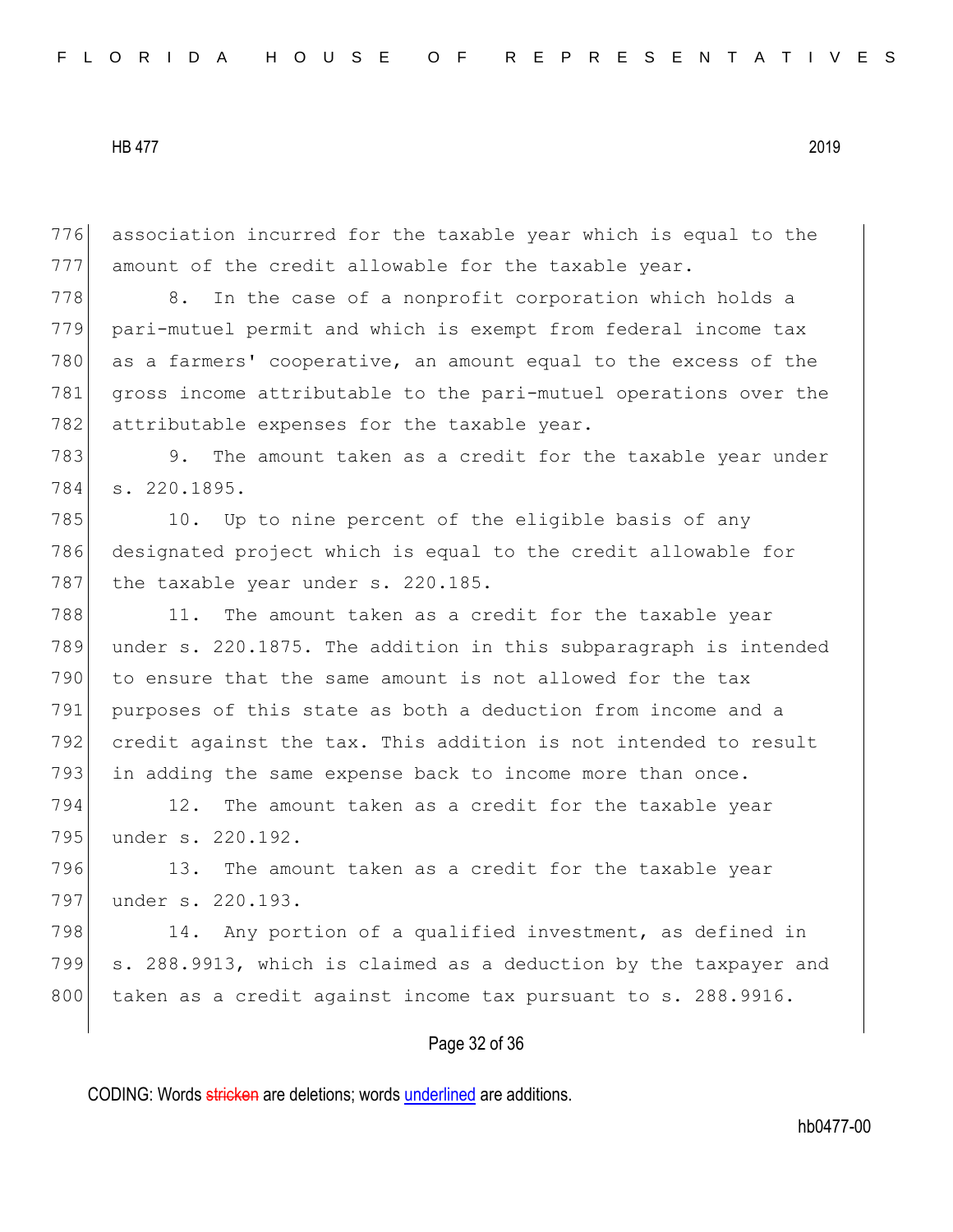801 15. The costs to acquire a tax credit pursuant to s. 802 288.1254(5) that are deducted from or otherwise reduce federal 803 taxable income for the taxable year. 804 16. The amount taken as a credit for the taxable year 805 pursuant to s. 220.194. 806 17. The amount taken as a credit for the taxable year 807 under s. 220.196. The addition in this subparagraph is intended 808 to ensure that the same amount is not allowed for the tax 809 purposes of this state as both a deduction from income and a 810 credit against the tax. The addition is not intended to result 811 in adding the same expense back to income more than once. 812 18. The amount taken as a credit for the taxable year 813 under s. 220.1877. The addition in this subparagraph is intended 814 to ensure that the same amount is not allowed for the tax 815 purposes of this state as both a deduction from income and a 816 credit against the tax. This addition is not intended to result 817 in adding the same expense back to income more than once. 818 Section 6. Section 220.1877, Florida Statutes, is created 819 to read: 820 220.1877 Credit for contributions to eligible 821 microfinancing organizations.-822 (1) There is allowed a credit of 100 percent of an 823 eligible contribution made to an eligible microfinancing 824 organization under s. 287.09475 against any tax due for a 825 taxable year under this chapter after the application of any

Page 33 of 36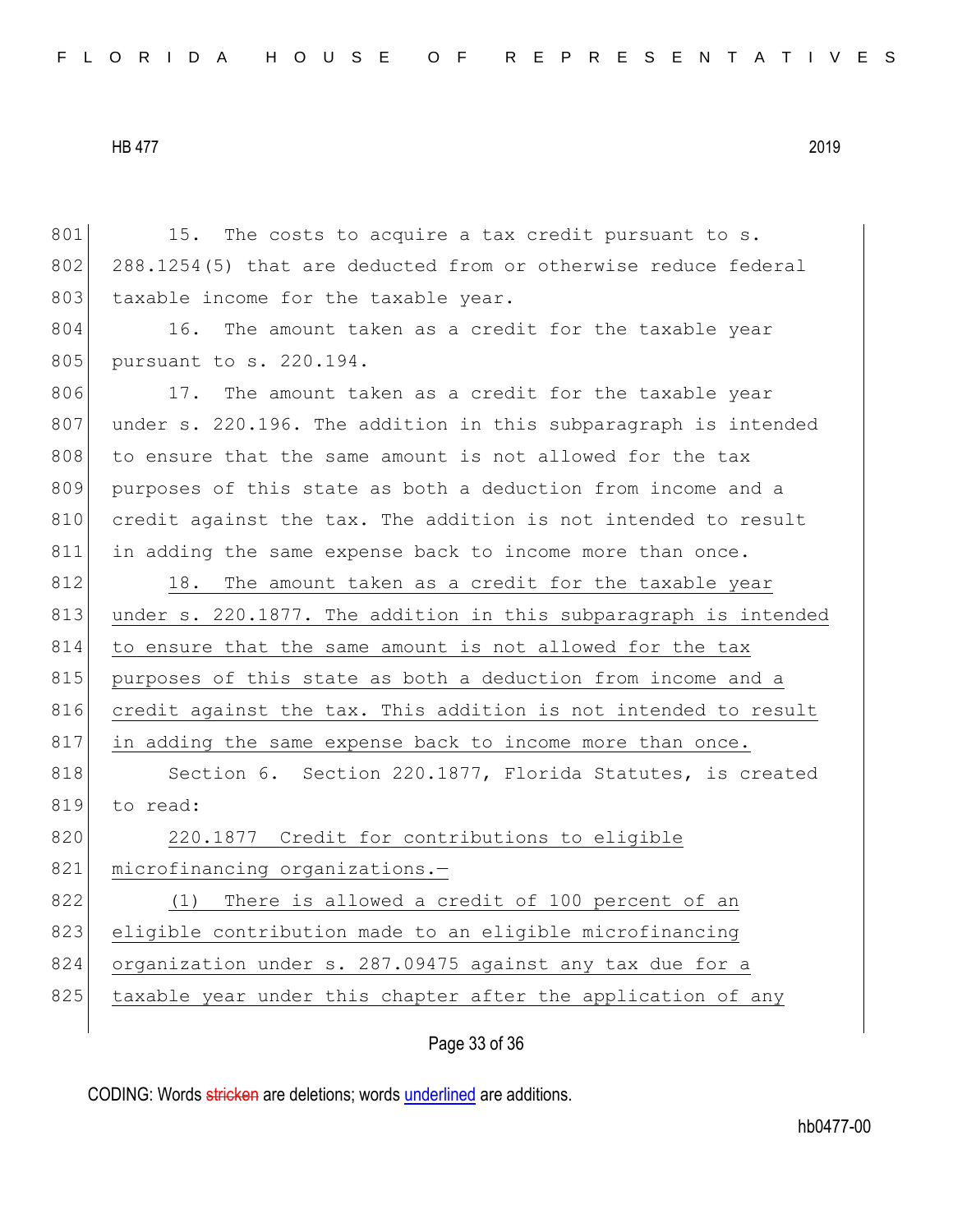| 826 | other allowable credits by the taxpayer. An eligible             |
|-----|------------------------------------------------------------------|
| 827 | contribution must be made to an eligible microfinancing          |
| 828 | organization on or before the date the taxpayer is required to   |
| 829 | file a return pursuant to s. 220.222. The credit granted by this |
| 830 | section shall be reduced by the difference between the amount of |
| 831 | federal corporate income tax taking into account the credit      |
| 832 | granted by this section and the amount of federal corporate      |
| 833 | income tax without application of the credit granted by this     |
| 834 | section.                                                         |
| 835 | A taxpayer who files a Florida consolidated return as<br>(2)     |
| 836 | a member of an affiliated group pursuant to s. 220.131(1) may be |
| 837 | allowed the credit on a consolidated return basis; however, the  |
| 838 | total credit taken by the affiliated group is subject to the     |
|     |                                                                  |
| 839 | limitation established under subsection (1).                     |
| 840 | The provisions of s. 287.09475 apply to the credit<br>(3)        |
| 841 | authorized by this section.                                      |
| 842 | If a taxpayer applies and is approved for a credit<br>(4)        |
| 843 | under s. 287.09475 after timely requesting an extension to file  |
| 844 | under s. 220.222(2):                                             |
| 845 | (a) The credit does not reduce the amount of tax due for         |
| 846 | purposes of the department's determination as to whether the     |
| 847 | taxpayer was in compliance with the requirement to pay tentative |
| 848 | taxes under ss. 220.222 and 220.32.                              |
| 849 | The taxpayer's noncompliance with the requirement to<br>(b)      |
| 850 | pay tentative taxes shall result in the revocation and           |

Page 34 of 36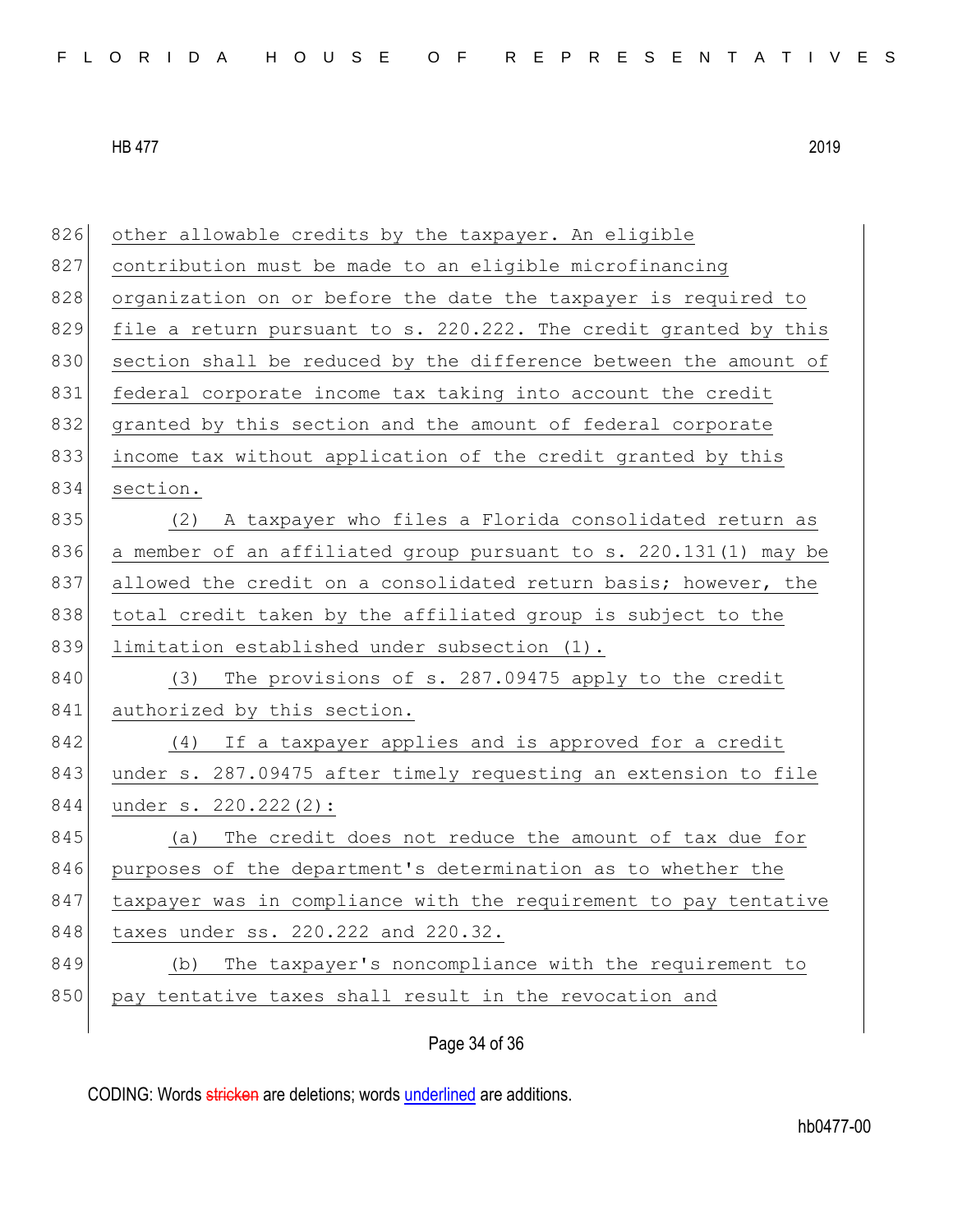| 851 | rescindment of any such credit.                                 |
|-----|-----------------------------------------------------------------|
| 852 | The taxpayer shall be assessed for any taxes,<br>(C)            |
| 853 | penalties, or interest due from the taxpayer's noncompliance    |
| 854 | with the requirement to pay tentative taxes.                    |
| 855 | Section 7. Section 561.1215, Florida Statutes, is created       |
| 856 | to read:                                                        |
| 857 | 561.1215 Credit for contributions to eligible                   |
| 858 | microfinancing organizations. There is allowed a credit of 100  |
| 859 | percent of an eligible contribution made to an eligible         |
| 860 | microfinancing organization under s. 287.09475 against any tax  |
| 861 | due under s. 563.05, s. 564.06, or s. 565.12, except excise     |
| 862 | taxes imposed on wine produced by manufacturers in this state   |
| 863 | from products grown in this state. However, a credit allowed    |
| 864 | under this section may not exceed 90 percent of the tax due on  |
| 865 | the return the credit is taken. For purposes of the             |
| 866 | distributions of tax revenue under ss. 561.121 and 564.06(10),  |
| 867 | the division shall disregard any tax credits allowed under this |
| 868 | section to ensure that any reduction in tax revenue received    |
| 869 | that is attributable to the tax credits results only in a       |
| 870 | reduction in distributions to the General Revenue Fund. The     |
| 871 | provisions of s. 287.09475 apply to the credit authorized by    |
| 872 | this section.                                                   |
| 873 | Section 8. Section 624.51057, Florida Statutes, is created      |
| 874 | to read:                                                        |
| 875 | 624.51057 Credit for contributions to eligible                  |
|     |                                                                 |

Page 35 of 36